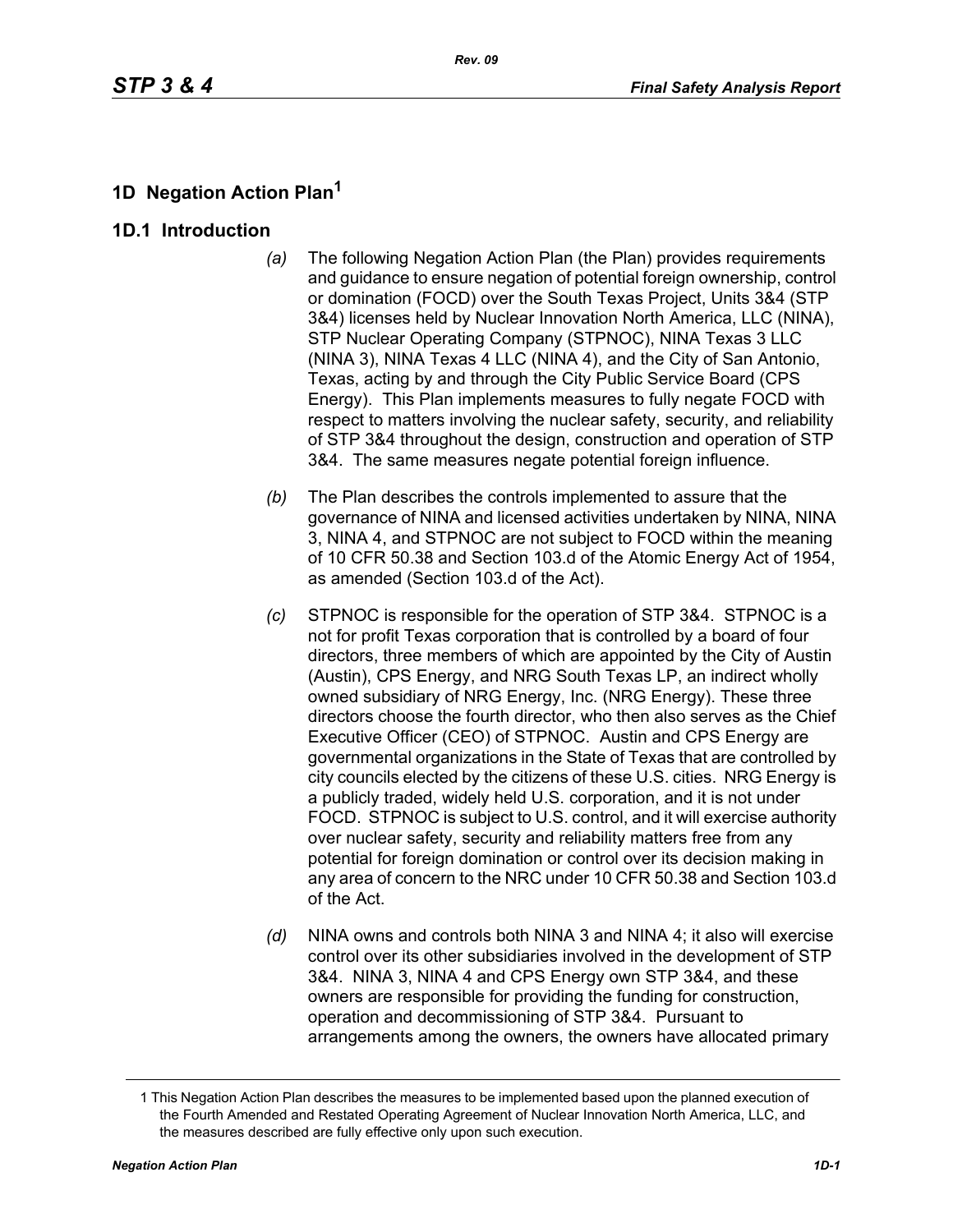responsibility for funding construction activities to NINA 3 and NINA 4. NINA is the lead applicant and lead licensee responsible for design and construction of each unit until the date on which the Commission makes a finding that acceptance criteria are met under 10 CFR 52.103(g) or allowing operation during an interim period under the combined license under 10 CFR 52.103(c), at which point STPNOC will be the lead licensee responsible for operations.

- *(e)* This Plan has been developed using the guidance provided by the NRC's "Final Standard Review Plan on Foreign Ownership, Control, or Domination," 64 FR 52355 (September 28, 1999) (FOCD SRP). Defense in depth is provided through a number of measures in order to ensure that there is U.S. control over matters relating to nuclear safety, security and reliability, including most significantly the NINA security programs and NINA safety programs, including Quality Assurance. These measures effectively negate the risk that NINA's foreign owned parent company or companies or foreign lenders might exercise control, domination, or influence over matters that are required to be under U.S. control pursuant to the terms of 10 CFR 50.38 and Section 103.d of the Act.
- *(f)* The negation measures are implemented primarily through the terms of the Fourth Amended and Restated Operating Agreement of Nuclear Innovation North America, LLC (the NINA LLC Agreement). Additional requirements and further details regarding implementation of the negation measures are included in this Plan.
- *(g)* The terms of the NINA LLC Agreement provide that a Security Committee of the NINA Board will be established not later than the first pouring of any safety related concrete for STP 3&4. The Security Committee has the exclusive right to exercise the Board's authority over the matters that are required to be under U.S. control. The Security Committee is made up of U.S. citizens, the majority of whom must be independent directors, who are not employed by NINA, its subsidiaries, its owners, or any of their affiliates. Until the Security Committee is established, the Chief Executive Officer (CEO) of NINA will perform the functions of the Security Committee, except the right to approve a new CEO. Because the Member Director appointed by NRG Energy controls 90% of the votes on the Board of Directors under the current ownership structure of NINA, the NRG Member Director controls the selection of the independent directors.
- *(h)* The governance measures implemented for NINA flow through to the actions of NINA 3 and NINA 4, pursuant to requirements imposed through the governance arrangements for these entities and their parent companies. These entities have adopted provisions to assure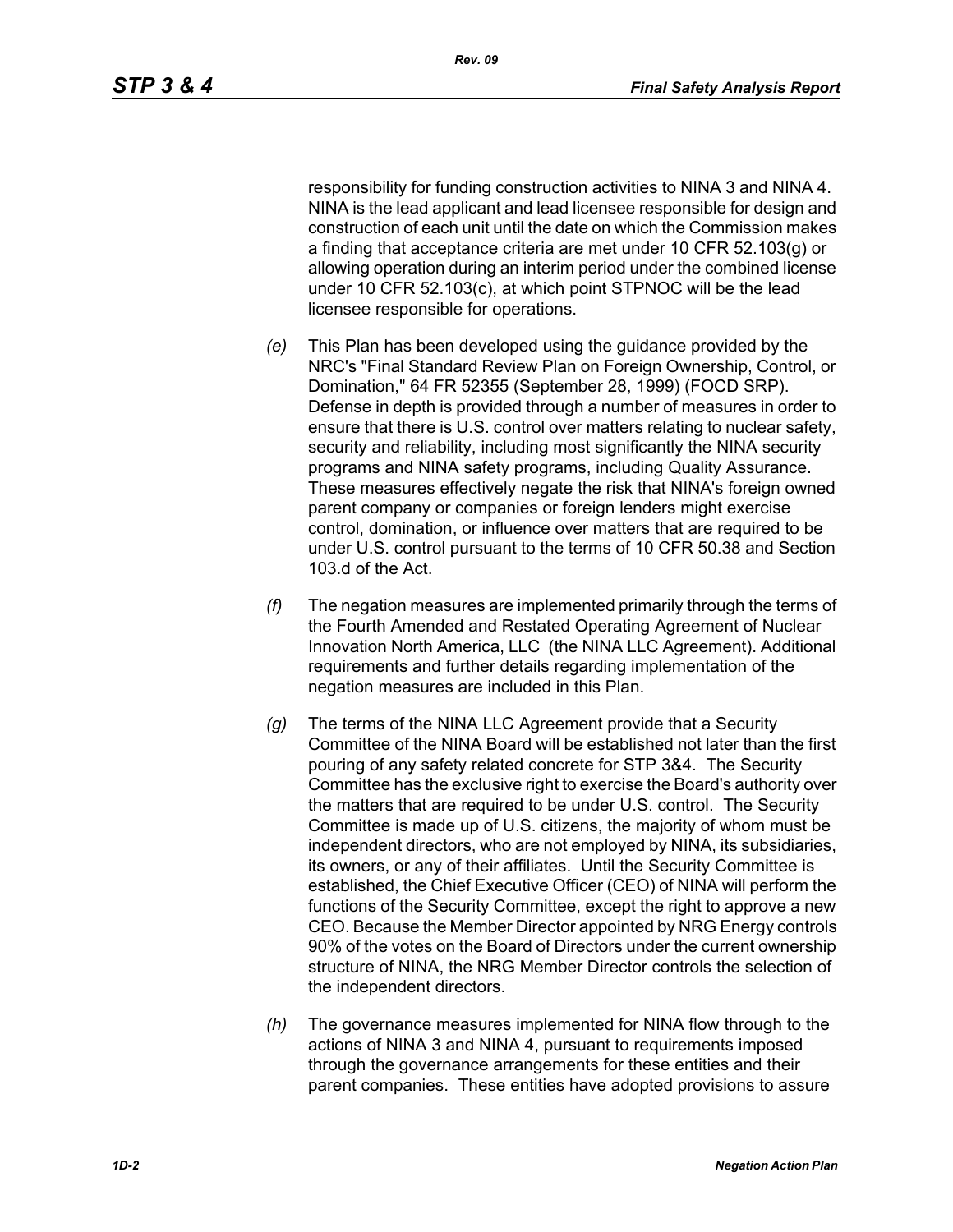that the NINA Security Committee exercises ultimate control and direction over matters required to be under U.S. control.

- *(i)* In addition, NINA will also establish a Nuclear Advisory Committee (NAC), prior to pouring any safety related concrete for STP 3&4. The NAC is made up of a group of independent U.S. citizens who are experienced in national security and nuclear safety matters. It provides an oversight function to advise NINA regarding its ongoing compliance with the FOCD restrictions imposed by U.S. law and NRC regulation. If necessary, the NAC can alert the U.S. Government regarding issues involving potential non-compliance with the applicable requirements.
- *(j)* NINA's security programs, including its Safeguards Information Program, assure that only authorized persons are provided access to security related information in accordance with applicable program requirements, and this Plan provides measures to assure that interpretation and implementation of those program requirements are administered under U.S. control. NINA does not possess or control access to restricted data or classified national security information. NINA is not aware of any personnel assigned to NINA (contract personnel, including employees loaned from STPNOC) that are currently maintaining security clearances that would authorize access to restricted data or classified national security information. To the extent that any NINA contract personnel may obtain security clearances in the future or that NINA may hire contract employees that maintain security clearances, such personnel would do so subject to the requirements of security programs controlled by their employer companies and not controlled by NINA. NINA will not interfere with the administration of such programs by other companies, and NINA will require that its personnel comply with all applicable requirements relating to such information.
- *(k)* Upon acceptance of this Plan, changes to this Plan may only be made upon the recommendation of NINA's CEO or upon the recommendation of STPNOC's CEO, and approval of the NINA Security Committee. However, any proposed change that would result in a decrease in the effectiveness of this Plan will not be implemented without the prior approval of the NRC. This Plan also will be subject to the reporting requirements applicable to the FSAR.
- *(l)* Certain FOCD negation measures described in this Plan have been implemented in the NINA LLC Agreement, because it provides for the governance of NINA. NINA will provide NRC with 30 days prior written notice before implementing any material changes to the FOCD negation measures in the NINA LLC Agreement.
- *(m)* NINA's CEO and Chief Nuclear Officer (CNO) have a special role in assuring that the requirements of this Plan are met, because they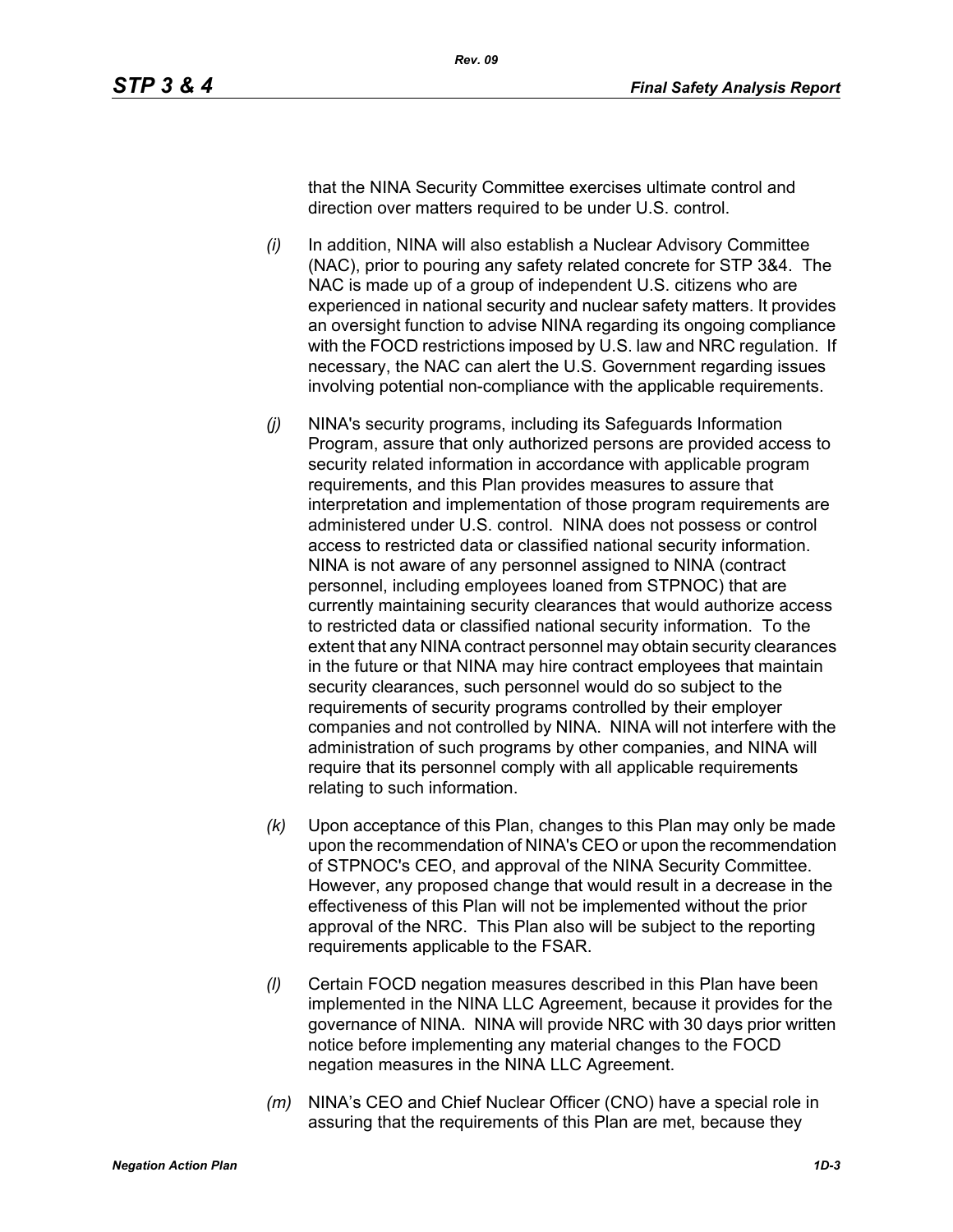interact with the NINA Board and its owners, and they oversee the entire STP 3&4 organization. As such, the CEO and CNO have the ability to identify potential FOCD issues involving both direct foreign owner contact at the Board level and indirect contacts that might be made throughout the organization. The CNO is responsible for the NINA Quality Assurance Program (QA Program) and Safeguards Information Program (SGI program), and as such, the CNO assures U.S. control of these programs. The NINA CEO is responsible for this Plan and may delegate roles and responsibilities to the CNO or other executive management personnel. During STP 3&4 operations, roles and responsibilities for assuring the effective implementation of this Plan may be delegated to the STPNOC CEO and STPNOC executive management team.

#### **1D.2 Governance of Nuclear Innovation North America, LLC**

- *(a)* NINA is a Delaware limited liability company. NINA is owned approximately 90% by the NRG Energy Member (NRG Member) of NINA, Texas Genco Holdings, Inc. (Texas Genco), a Texas corporation, and less than 10% by the Toshiba Member of NINA, Toshiba America Nuclear Energy Corporation (Toshiba America Nuclear), a Delaware corporation. NRG Energy, A Delaware corporation, owns 100% of the voting stock of Texas Genco. Toshiba America Nuclear is a wholly owned subsidiary of Toshiba America, Inc., a Delaware corporation, which is a wholly owned subsidiary of Toshiba Corporation, a Japanese corporation (together, with its U.S. subsidiaries, referred to as the Toshiba Companies). The Shaw Group Inc., a Louisiana corporation, has the right to acquire an ownership interest in NINA from NRG Energy, which would reduce NRG Energy's interest in NINA. The Shaw Group Inc. is publicly traded on the New York Stock Exchange. The exact percentage of potential ownership by The Shaw Group is variable, but as of January 1, 2012 it is estimated it would be less than 5%.
- *(b)* The Board of Directors of NINA is fully vested with and delegated with authority by the owners ("Members") to conduct the management of the NINA. The Board of Directors operates generally by majority or supermajority vote of the Member Directors, each of whom votes based upon the Member's ownership interests. As such, the NRG Energy Member Director with approximately 90% of the votes holds a majority and supermajority vote to decide most Board matters, including the selection of the CEO and the CNO of NINA, the members of the Security Committee, and the members of the Nuclear Advisory **Committee.**
- *(c)* Prior to the execution of the documents necessary to implement any proposed change of ownership of NINA that either individually, or when combined with prior changes, would result in a change in ownership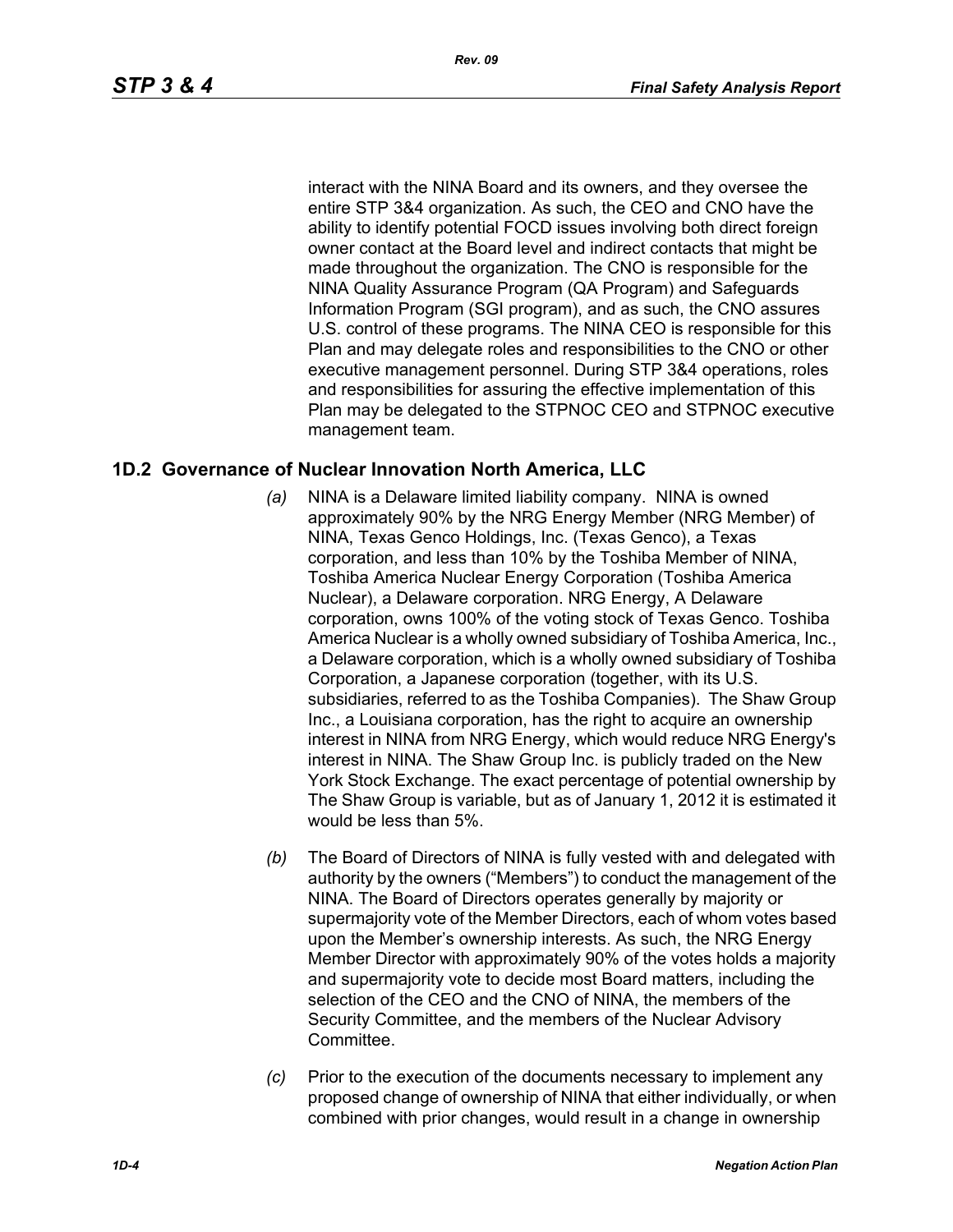greater than 5% of NINA, NINA shall provide complete information to the NRC regarding the proposed transaction and seek either an NRC threshold determination that no license transfer approval is required or NRC's prior written consent to a license transfer pursuant to 10 CFR 50.80.

*(d)* NINA will assure that at least 50% of the funding for any licensed construction activity is funded from U.S. sources whether through loans or through equity.

#### **1D.2.1 NINA Board of Directors**

- *(a)* The business and affairs of NINA are and will be managed under the direction of a Board of Directors (Board), consisting of member appointed directors (Member Directors) including a director to act as Chairman, and two independent directors, who are selected and appointed by the Member Directors. The Chairman is selected by the Member Directors from among their number. The Chairman presides over the meetings of the Board, and otherwise fulfills the functions of the Chairman. The Chairman, and anyone acting for the Chairman, must be a U.S. citizen.
- *(b)* The NINA LLC Agreement provides that two independent directors, who must be U.S. citizens, are selected and appointed by the Member Directors. The independent directors are appointed for a one year term, ending January 31 of each calendar year. However, independent directors may be reappointed year after year. These directors are independent because they may not be officers or employees of NINA, any of its subsidiaries, any of its owners, or any of their affiliated companies. The independent directors and their immediate family members may not have a material relationship with NINA, its subsidiaries, or its parent companies, or their affiliates, such as by being an executive officer or employee, by receiving pension benefits or other compensation for prior service, or by being an executive officer of another company that receives significant revenue from NINA or its affiliates. In accordance with generally accepted practices, the independent directors may receive compensation from NINA for their services as directors.
- *(c)* If any independent director acquires any material ownership or other economic interest in NINA, its subsidiaries, its owners, or any of their affiliated companies, this will be reported to NINA and to the NRC. It is possible that the independent directors may have investment holdings such as in mutual funds or other similar types of pooled investments that themselves may make a wide range of investments that could include investments in issuances of NINA, its subsidiaries, its owners, or their affiliated companies. Given the impracticality of monitoring and/or limiting such investments, it is NINA's intention that such investments would not be considered "material." Direct holdings in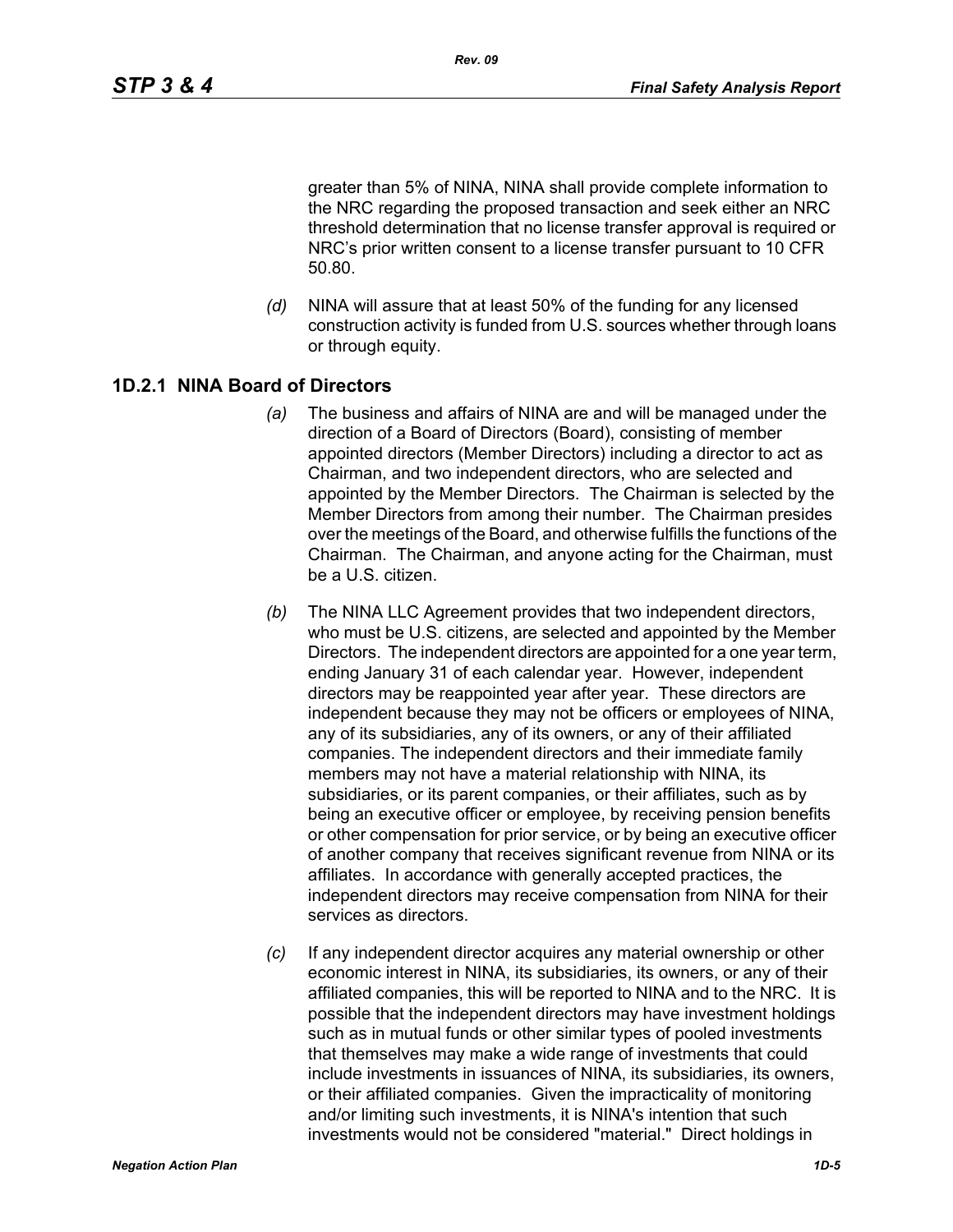securities, bonds or other issuances of NINA, its subsidiaries, its owners, or their affiliated companies would be considered material and reportable.

- *(d)* Significantly, the Chairman and the two independent U.S. citizen directors serve on a Security Committee, which has been assigned "exclusive authority" to vote upon and decide for the Board all matters coming before the Board that relate to nuclear safety, security or reliability. In addition, any matter that must be decided under U.S. control can be elevated to the Security Committee, and mechanisms have been established to provide for such matters to be elevated to the Security Committee when necessary. The details of this authority are described further below in Section 2.2 of this Plan.
- *(e)* The Board as a whole has been delegated authority to decide various matters, notwithstanding any delegations of authority to the CEO and other officers. Ordinarily, the Board as a whole would decide these matters which are listed in Section 5.1(a) of the NINA LLC Agreement. However, this reserved authority is itself subject and subordinate to the exclusive authority of the Security Committee. Thus, if U.S. control must be exercised over a Section 5.1(a) matter, such matter would be decided by the Security Committee. Pursuant to Section 5.1(c) of the NINA LLC Agreement, the Member Directors of NINA vote based upon their Member's ownership percentage of NINA. As such the NRG Energy Member Director casts approximately 90% of the votes and the Toshiba Member Director casts approximately 10% of the votes. Decisions are to be made by majority vote, except:
	- *(i)* the decisions listed in Section 5.1(d)(i), which require a 66 2/3% vote;
	- *(ii)* the decisions listed in Section 5.1(d)(ii), which require a 100% vote; and
	- *(iii)* the limited decisions listed in Section 5.1(d)(iii), which require an affirmative vote by the Toshiba Member Director (such as carrying on business other than that specified in the NINA LLC Operating Agreement or liquidating or dissolving the company).

Provided, however, that all decision-making by the NINA Board of Directors is subject to the delegated authority to the Security Committee.

*(f)* The Board may delegate authority to the CEO and other executive personnel of the company. It also benefits from the advice and oversight of the members of the Nuclear Advisory Committee, who have substantial expertise in national security and nuclear safety matters, the details of which are described further below in Section 2.4 of this Plan.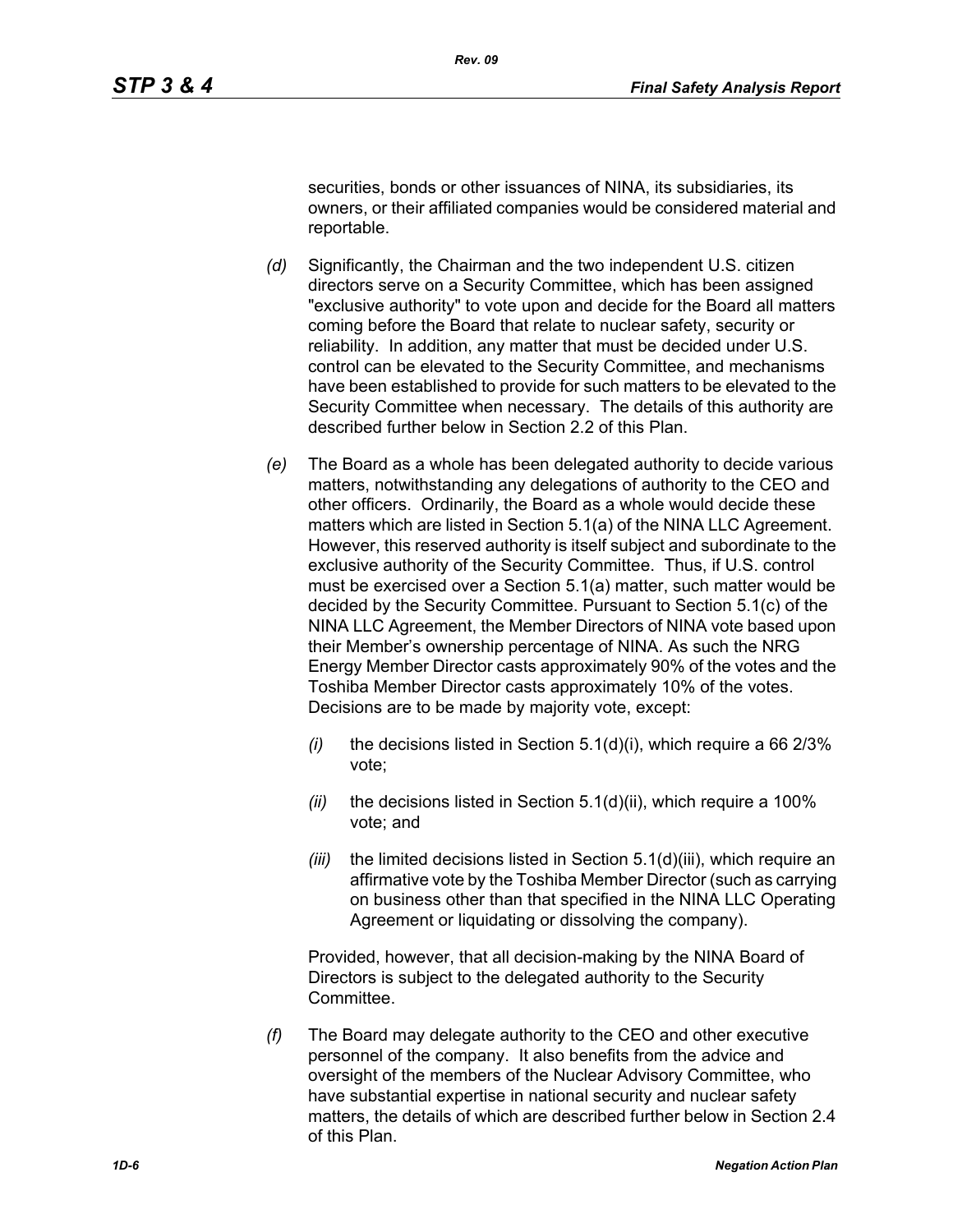## **1D.2.2 Security Committee**

- *(a)* The NINA LLC Agreement provides for a broad delegation of exclusive authority to the Security Committee, in order to assure that the U.S. citizen directors, including the Security Committee's majority of independent directors, have the ultimate authority to make the corporate decisions for NINA regarding: (1) any matter that is to be brought before the Board, where U.S. legal and regulatory requirements direct that the matter must be decided under U.S. control; or (2) any matter that ordinarily might be decided by corporate officers, but where there is a concern that decision making regarding the matter may be subject to foreign control or influence, and U.S. legal and regulatory requirements direct that the matter must be decided under U.S. control. In other words, the Security Committee itself has the authority to decide that a matter must be decided by the Security Committee. The Board and Security Committee delegate authority over the day to day management of the affairs of NINA to its executive personnel. However, as discussed further below, the NINA governance is structured to ensure that the required U.S. control over matters of safety, security and reliability is not circumvented by having suchissues decided without consultation with and oversight by the Security Committee, whenever necessary.
- *(b)* Section 5.1(e) of the NINA LLC Agreement provides that the Security Committee has and shall exercise the exclusive authority of the Board to vote and decide the following matters:
	- *(A)* Any matter that, in view of U.S. laws or regulations, requires or makes it reasonably necessary to assure U.S. control;
	- *(B)* Any matter relating to nuclear safety, security or reliability, including, but not limited to, the following matters:
		- (1) Implementation or compliance with any NRC generic letter, bulletin, order, confirmatory order or similar requirement issued by the NRC;
		- (2) Prevention or mitigation of a nuclear event or incident or the unauthorized release of radioactive material;
		- (3) Placement or restoration of the plant in a safe condition following any nuclear event or incident;
		- (4) Compliance with the Atomic Energy Act of 1954 (as in effect from time to time), the Energy Reorganization Act of 1974 (as in effect from time to time), or any NRC rule;
		- (5) The obtaining of, or compliance with, a specific license issued by the NRC and its technical specifications;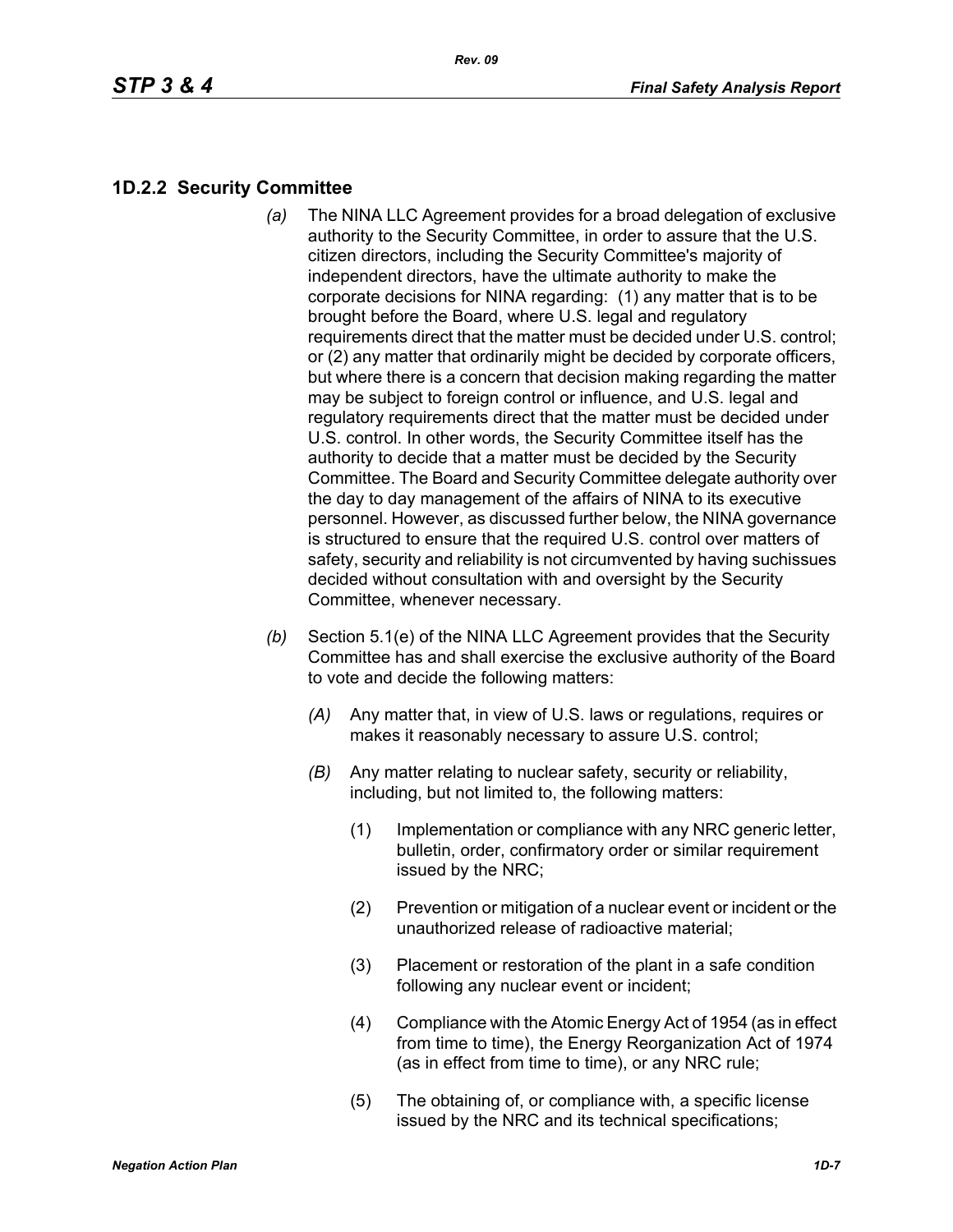- (6) Conformance with a specific Final Safety Analysis Report, or other licensing basis document; and
- (7) Implementation of security plans and procedures, control of security information, control of special nuclear material, administration of access to controlled security information, and compliance with government clearance requirements regarding access to restricted data;
- *(C)* Any other issue reasonably determined by a majority of the members of the Security Committee in office, in their prudent exercise of discretion, to be an exigent nuclear safety, security or reliability issue; and
- *(D)* Appointment of any successor CEO of the Company and Chief Nuclear Officer of the Company, in each case as nominated by the Board.
- *(c)* The provisions of Section 5.1(e)(ii)(C) make clear that this broad authority includes the authority for the Security Committee to decide that a matter involves an issue that must be decided under U.S. control and therefore must be brought before and decided by the Security **Committee.**
- *(d)* In order to assure that control would be exercised by U.S. citizens who are independent from any foreign entities, Section 5.1(e)(iii) of the NINA LLC Agreement provides that the attendance and participation of the two independent U.S. citizen directors is required to constitute the required quorum for the Security Committee to conduct business.
- *(e)* The ordinary affairs of NINA are managed day to day by the company's executive personnel and managers and supervisors. The Board and the Security Committee have delegated authority to the company's executive personnel, but such delegation is subject to limitations including the ultimate authority of the Board and the Security Committee to make decisions for NINA when necessary. In order to assure that such day to day issues do not fall subject to FOCD in a way that would circumvent the intended U.S. control and authority of the Security Committee, the NINA LLC Agreement provides for a variety of mechanisms by which such issues could be raised and put before the Security Committee, if necessary. Section 5.1.(e)(iv) of the NINA LLC Agreement provides that a Special Meeting of the Security Committee shall be conducted where a request is made that a matter be considered by the Security Committee. Such a request (requiring a Special Meeting for consideration of the matter) may be made by: (A) the CEO; (B) any member of the Security Committee; (C) the NAC; or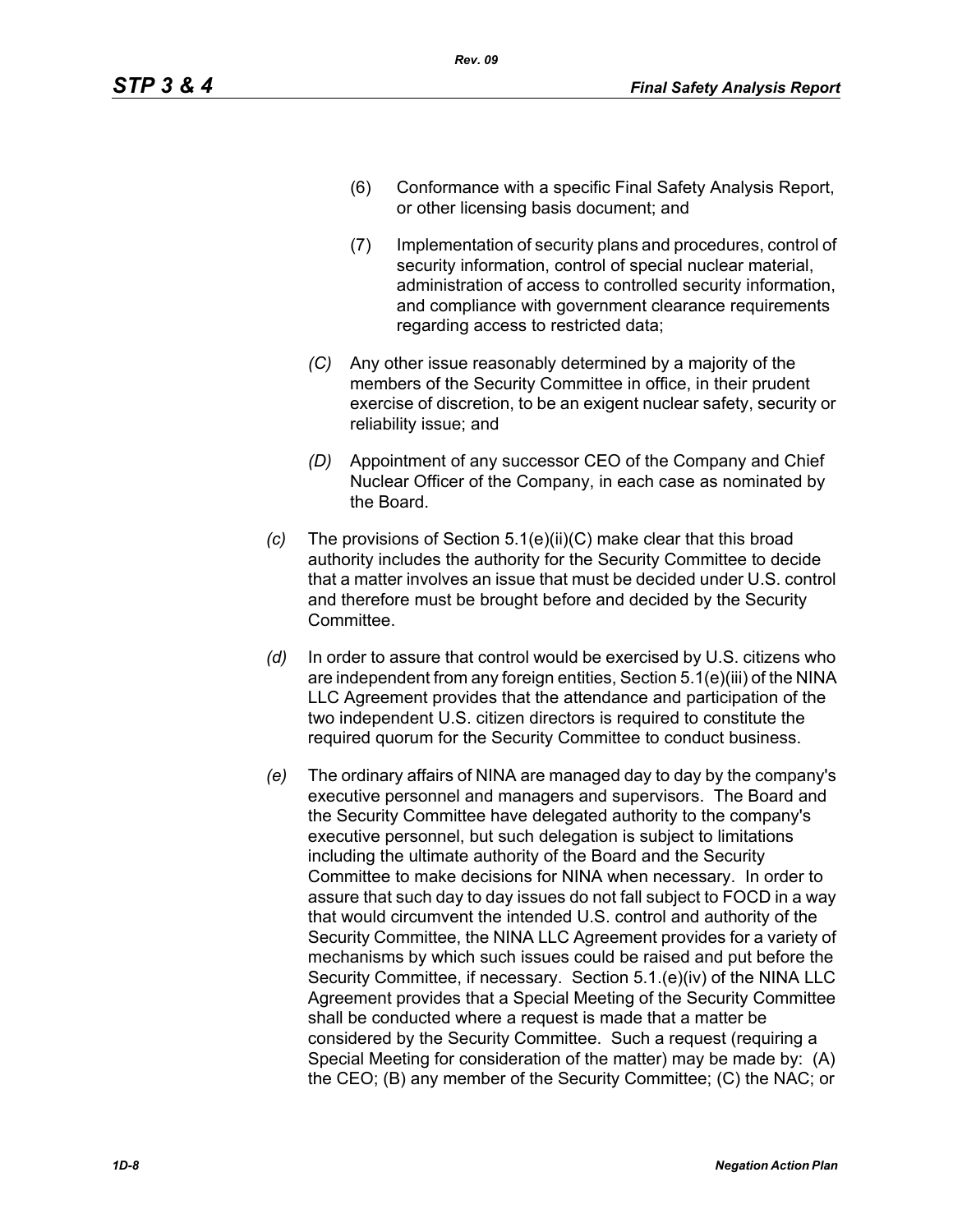(D) the Board. The Security Committee is required to promptly resolve any issues referred in this manner.

- *(f)* Thus, if a circumstance were to arise where an officer or manager had questions about potential foreign control, domination or influence over a matter, the issue could simply be raised within the NINA organization for further review and consideration. Ultimately, the CEO would be in a position to assess whether the matter was being properly decided free from any inappropriate foreign control, domination or influence, or if the concern should be referred so that the matter would be brought before the Security Committee. The CEO's role in this regard is described further below in Section 2.3. In any event, any person involved in the licensing, design, construction or operation of STP 3&4 (or STP 1&2) may raise a concern regarding any potential FOCD issue. Such a concern may be raised in any manner in which a safety concern may be raised (*e.g.*, supervisor, manager, Corrective Action Program, Employee Concerns Program, or NRC). If any person is not satisfied with the resolution of an FOCD concern that is not referred to the Security Committee, that person may raise the issue directly to one or more members of the Security Committee. If any member of the Security Committee agrees that the issue should be brought before the Security Committee, a Special Meeting is required.
- *(g)* In order to underscore the special role undertaken by the Security Committee, the NINA LLC Agreement provides that each member execute a certificate acknowledging the protective measures undertaken by NINA, as reflected in this Plan. The certificate provides as follows:

By execution of this Certificate, I acknowledge the protective measures that have been taken by Nuclear Innovation North America LLC ("NINA") through adoption and implementation of the provisions of Section 5.1(e) of its Fourth Amended and Restated Limited Liability Company Agreement ("Agreement"), in order to protect against and negate the potential of any foreign ownership, control or domination of NINA within the meaning of 10 CFR 50.38 and Section 103.d of the Atomic Energy Act of 1954, as amended.

I further acknowledge that the United States Government has placed its reliance on me as a United States citizen to exercise all of the responsibilities provided for in Section 5.1(e) of the Agreement; to assure that members of the NINA Board of Directors, the officers of NINA, and the employees of NINA comply with the provisions of Section 5.1(e) of the Agreement; and to assure that the Nuclear Regulatory Commission is advised of any violation of, attempt to violate, or attempt to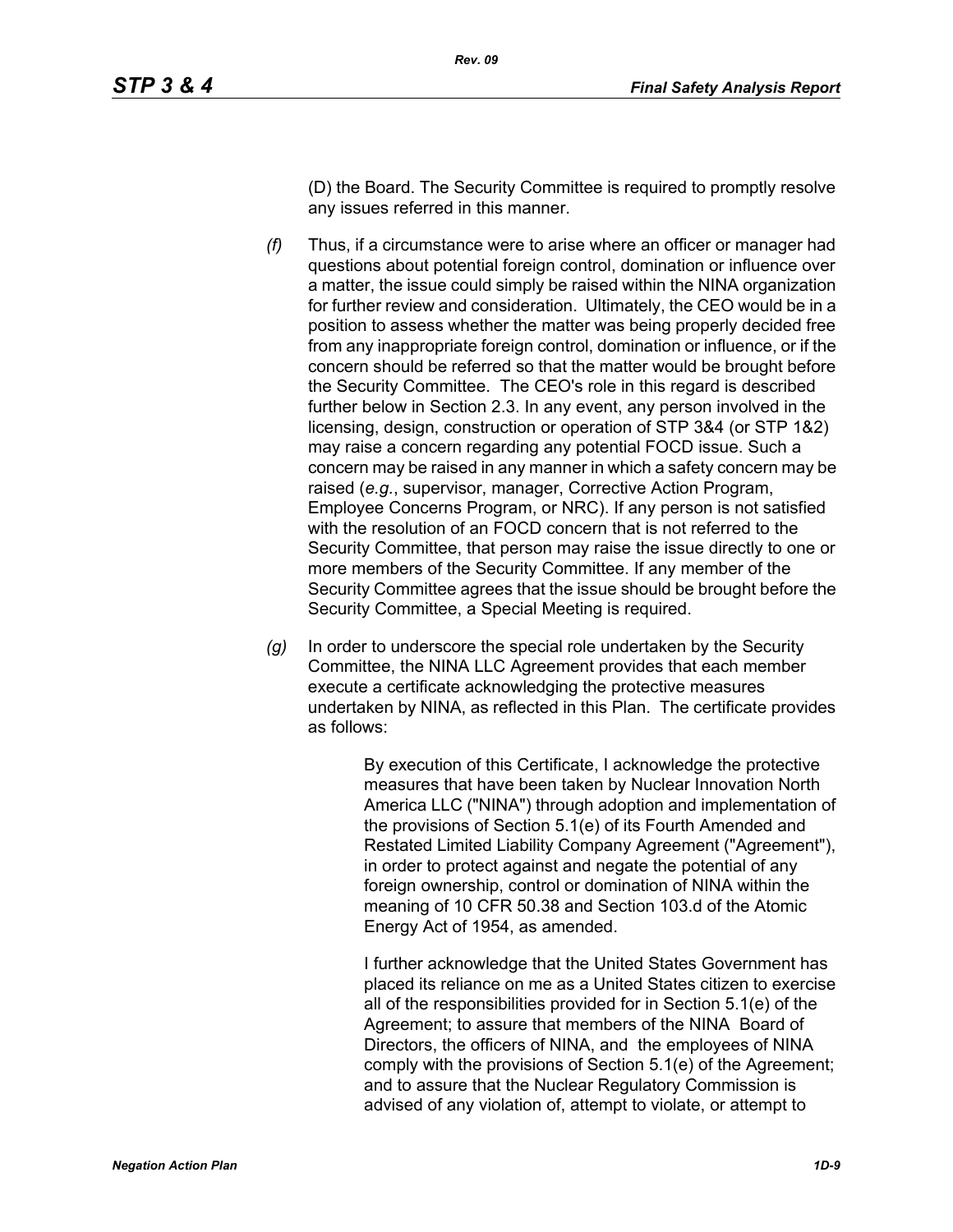circumvent any of the provisions of Section 5.1(e) of the Agreement, of which I am aware.

As noted in Section 1.D.2.2(a) of this Plan above, Section 5.1(e) of the NINA LLC Agreement provides for U.S. control over the nuclear safety, security, and reliability issues that are required to be under U.S. control. Thus, this Certificate assures the U.S. Government that each individual has responsibility for compliance with these requirements.

*(h)* In order to underscore the special role of the CEO and CNO in assisting the Security Committee, the NINA LLC Agreement provides that the CEO execute a certificate acknowledging the protective measures undertaken by NINA, as reflected in this Plan. The certificate provides as follows:

> By execution of this Certificate, I acknowledge the protective measures that have been taken by Nuclear Innovation North America LLCC (NINA) through adoption and implementation of the provisions of Section 5.1(e) of its Fourth Amended and Restated Limited Liability Company Agreement ("Agreement"), in order to protect against and negate the potential of any foreign ownership, control or domination of NINA within the meaning of Section 103 of the Atomic Energy Act of 1954, as amended.

> I further acknowledge that I have a special role to assist in assuring that the Security Committee is able to fulfill its responsibilities in accordance with Section 5.1(e) of the Agreement, and acknowledge that the United States Government has placed its reliance on me as a United States citizen to exercise my best efforts to refer matters for consideration by the Security Committee, as necessary and appropriate, so that the Security Committee can exercise all of the responsibilities provided for in Section 5.1(e) of the Agreement; to assure that members of the NINA Board of Directors, the officers of NINA, and the employees of NINA comply with the provisions of the Section 5.1(e) of the Agreement; and to assure that the Nuclear Regulatory Commission is advised of any violation of, attempt to violate, or attempt to circumvent any of the provisions of Section 5.1(e) of the Agreement, of which I am aware.

*(i)* Until the Security Committee is established, the CEO will perform the functions of the Security Committee, except the authority to approve a new CEO. In order to underscore the interim role of the CEO in performing the functions of the Security Committee, the NINA LLC Agreement provides that the CEO execute a certificate acknowledging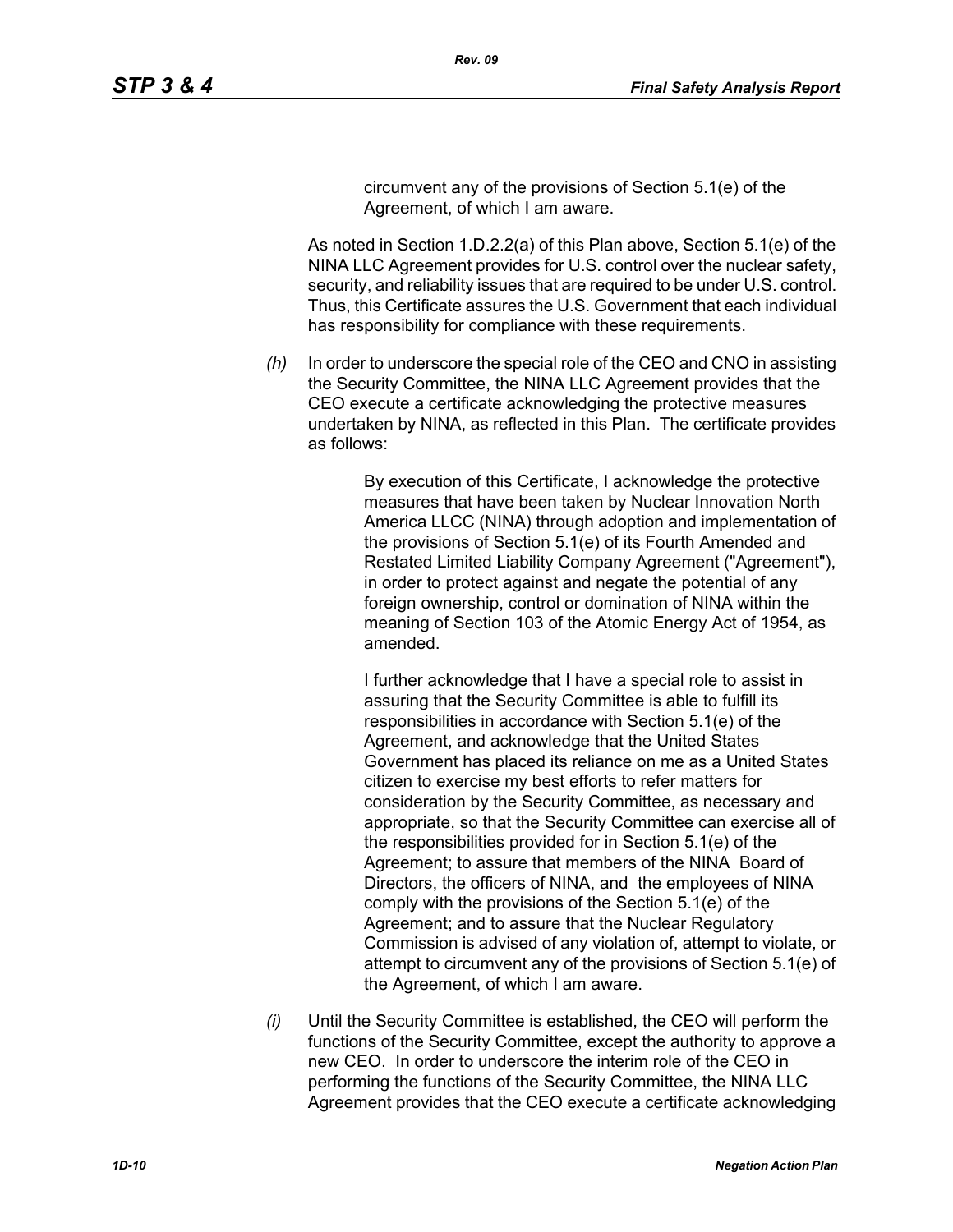the protective measures undertaken by NINA, as reflected in this Plan. The certificate provides as follows:

> By execution of this Certificate, I acknowledge the protective measures that have been taken by Nuclear Innovation North America LLCC (NINA) through adoption and implementation of the provisions of Section 5.1(e) of its Fourth Amended and Restated Limited Liability Company Agreement ("Agreement"), in order to protect against and negate the potential of any foreign ownership, control or domination of NINA within the meaning of Section 103 of the Atomic Energy Act of 1954, as amended. In particular, until the two (2) independent Directors are appointed to form the Security Committee, the Chief Executive shall exercise the authority of the Security Committee, except for the authority provided for in Section 5.1(d)(ii)(D) which shall be exercised by the Chairman.

> I further acknowledge that the United States Government has placed its reliance on me as a United States citizen to exercise all of the responsibilities provided for in Section 5.1(e) of the Agreement; to assure that members of the NINA Board of Directors, the officers of NINA, and the employees of NINA comply with the provisions of Section 5.1(e) of the Agreement; and to assure that the Nuclear Regulatory Commission is advised of any violation of, attempt to violate, or attempt to circumvent any of the provisions of Section 5.1(e) of the Agreement, of which I am aware.

*(j)* The Security Committee has the authority to conduct audits to ensure that there is no inappropriate foreign control. This includes the authority to obtain direct access to any employee or contractor personnel involved in the licensing, design, construction and/or operation of STP 3&4.

## **1D.2.3 Executive Personnel of NINA**

- *(a)* The CEO of NINA is nominated by NRG Energy, and the Chief Financial Officer is nominated by Toshiba America Nuclear Energy. Given the approximately 90% ownership of NINA by NRG Energy, the NRG Energy Member of the Board of Directors controls the selection of all other officers of NINA. Both the CEO and CNO of NINA must be approved by the Security Committee in accordance with Section 5.1(f) of the NINA LLC Agreement. The NINA CEO, and anyone acting for the NINA CEO, must be a U.S. citizen. The NINA CNO also must be a U.S. citizen.
- *(b)* Section 5.2 of the NINA LLC Agreement provides that, subject to the control of the Board, the CEO and other Executive Personnel shall "have such authority and perform such duties as the Board may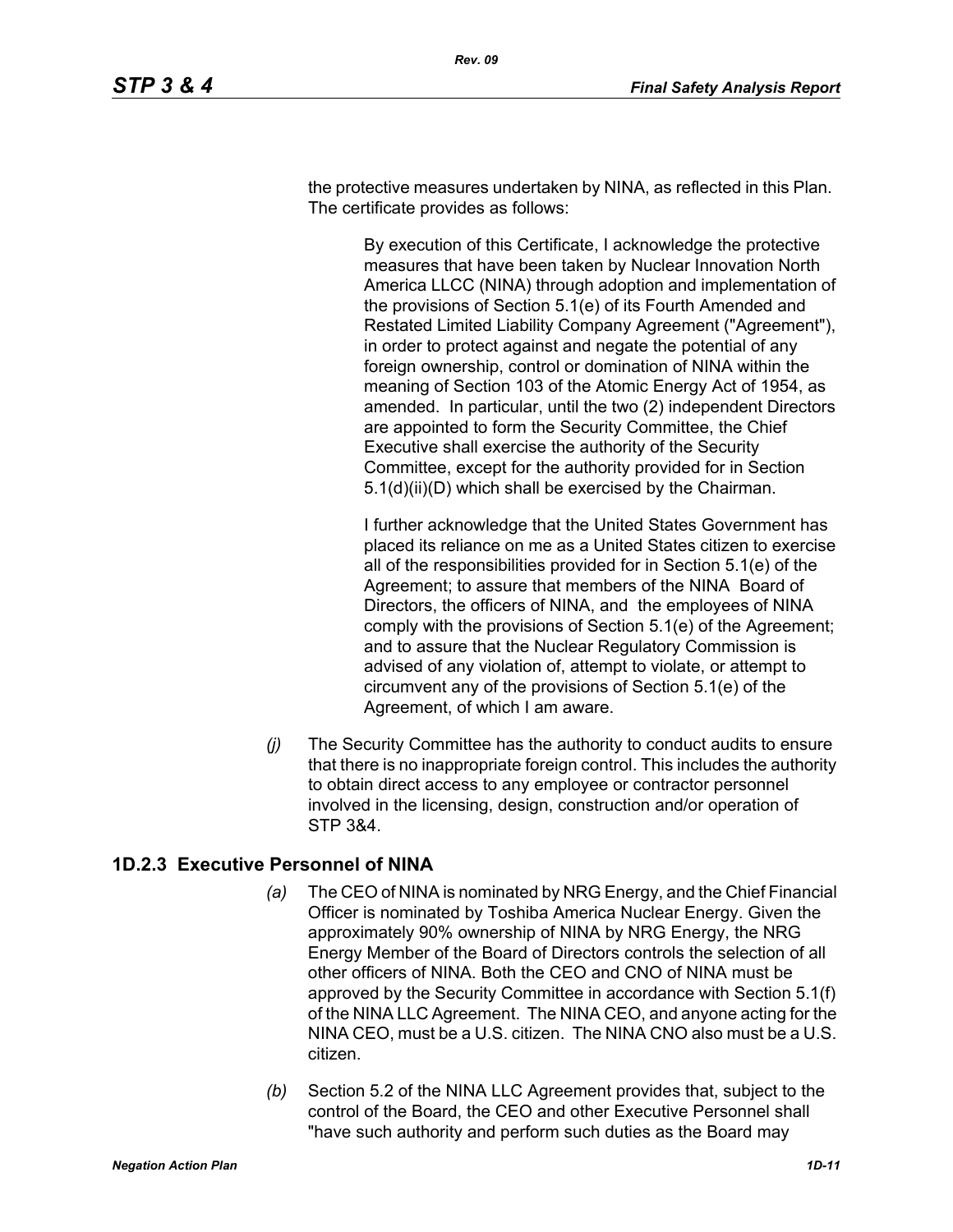delegate to them." To the extent authority regarding the affairs of NINA is further delegated by the Board to the CEO and other executive personnel, the CEO assures that U.S. control is maintained over nuclear safety, security and reliability issues.

- *(c)* NINA programs governing security issues, safeguards information, or access to security information are overseen by U.S. citizen managers who report to the CEO. Access and participation in these programs by foreign persons would be permitted only in full compliance with all program requirements. Oversight of these programs and determinations regarding such requirements are and will be subject to U.S. authority and control, because the CEO exercises management authority over such programs, subject only to the ultimate authority of the Security Committee.
- *(d)* In addition, the CNO ensures U.S. control and oversight of nuclear safety issues through control of the Quality Assurance (QA) Program. The VP Oversight reports directly to and is responsible to the CEO. Through QA audits NINA assures that contractors and subcontractors to it and its subsidiaries conduct nuclear safety related activities in accordance with the QA Program, without regard to whether such activities are undertaken by U.S. citizens or by foreign persons, and without regard to whether such activities are performed within the United States or in another country. The requirements of the QA Program assure that all activities are performed consistent with U.S. requirements imposed upon a licensee or applicant for a license. The QA Program also governs activities internal to NINA and its subsidiaries or affiliates. As such, overall control of the QA Program and imposition of QA Program requirements as required by U.S. law and regulation assures that ultimate U.S. control over nuclear safety is maintained without regard to where activities are performed or who performs them.
- *(e)* In the event that any foreign control, domination or influence may be exercised with the potential to disrupt this U.S. control over nuclear safety, security and reliability issues, the NINA CEO would assure U.S. control by taking one or more of the following actions: (1) raising the U.S. control issue with the foreign persons involved and resolving the matter to the satisfaction of the CEO; (2) consulting with the NAC to obtain advice regarding whether or not U.S. control is required and, if so, regarding the appropriate options to consider for resolving the matter consistent with the requirements of the U.S. government; and (3) referring the matter for resolution by the Security Committee. If a matter is referred to the Security Committee by the NAC or the CEO, Section 5.1(e)(iv) of the NINA LLC Agreement requires that the Security Committee conduct a Special Meeting to consider the matter. It is expected that the Security Committee would first decide whether or not the matter is one that must be decided under U.S. control and, if so, the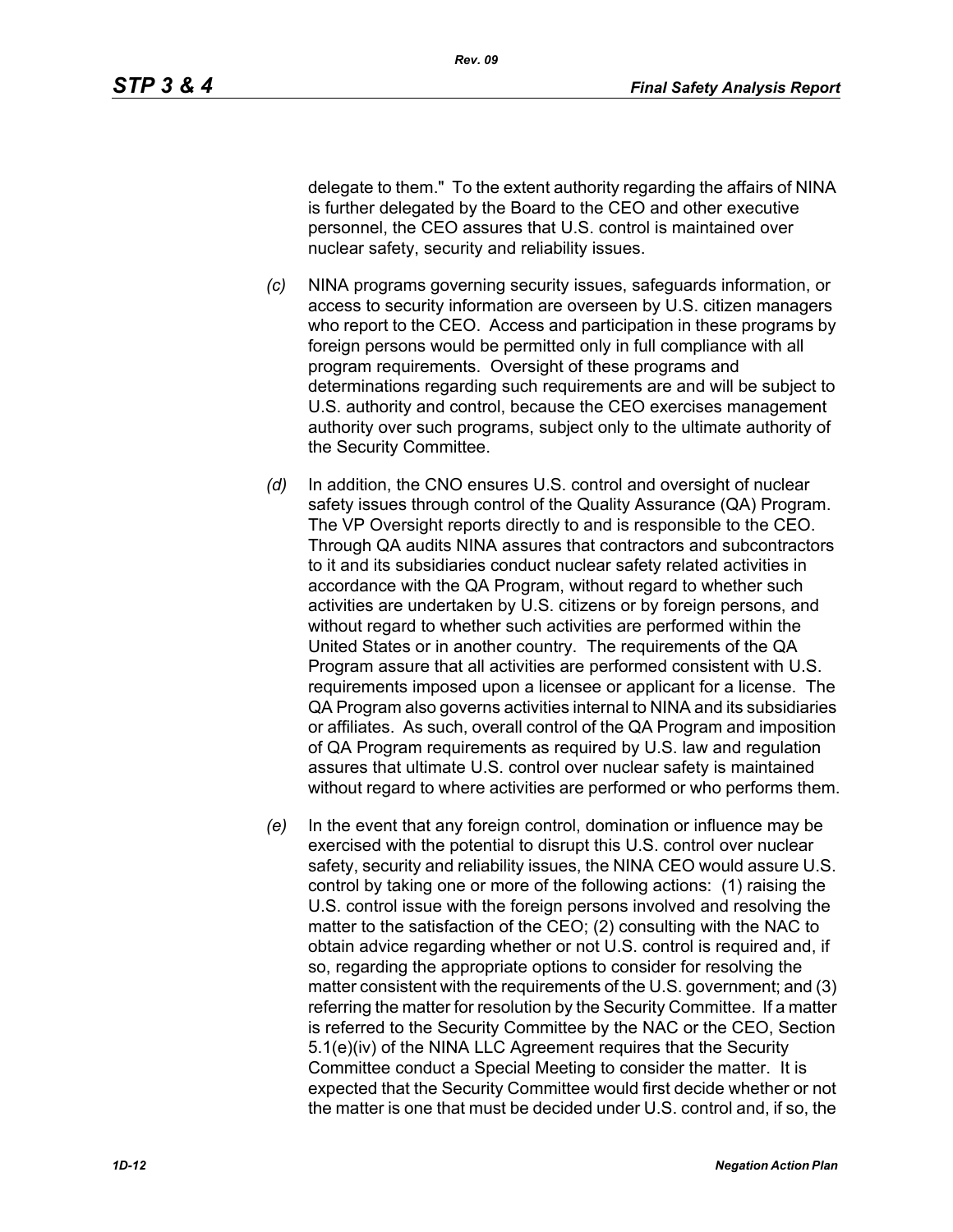Security Committee would vote and decide the matter for the NINA Board.

- *(f)* NINA is not aware of any NINA personnel who currently maintain security clearances with the U.S. government, authorizing their access to classified national security information. It is possible that, in the future, NINA may retain services from contract personnel who obtain or maintain security clearances. However, any such security clearances would be maintained through other companies, which maintain and control their programs to assure compliance with applicable U.S. security requirements and restrict access to such information to only those persons who have been specifically cleared by the U.S. government. The actions of the personnel involved and possession and control of such classified information would be controlled by such other companies and their applicable programs. These programs would not be controlled by NINA, but rather the companies that control these programs would be subject to ongoing oversight by the U.S. government regarding control of these programs free from foreign control, domination or influence. NINA will assure that its personnel comply with all applicable requirements, and it will not provide any directions to its personnel that conflict with their applicable obligations to other companies and their programs regarding such classified information.
- *(g)* In the future, if it becomes necessary or desirable for NINA to maintain its own independent Facility Security Clearance for purposes of governing security clearances to be issued to NINA personnel, NINA would undergo appropriate security reviews prior to being given control (as a corporation) over restricted data or classified national security information. NINA would comply with the requirements of the National Industrial Security Operating Manual, DoD 5220.22-M (February 28, 2006), including the specific applicable requirements relating to foreign ownership, control and influence (FOCI) and submission of the required "Certificate Regarding Foreign Interests" using Standard Form 328 (SF 328). Currently, however, NINA does not exercise any control over access to restricted data or classified national security information.

## **1D.2.4 Nuclear Advisory Committee**

*(a)* NINA has provided for a Nuclear Advisory Committee ("NAC") pursuant to Section 5.1(f) of the NINA LLC Agreement. The NAC will be established prior to any pouring of safety related concrete for STP 3 & 4. The NAC members serve in a non-voting capacity to provide transparency to the NRC and other U.S. governmental authorities regarding FOCD matters impacting NINA. The NAC members serve two year terms and may be reappointed by the Board. Since NRG Energy owns approximately 90% of NINA, the NRG Energy Member of the Board controls the selection and reappointment of the members of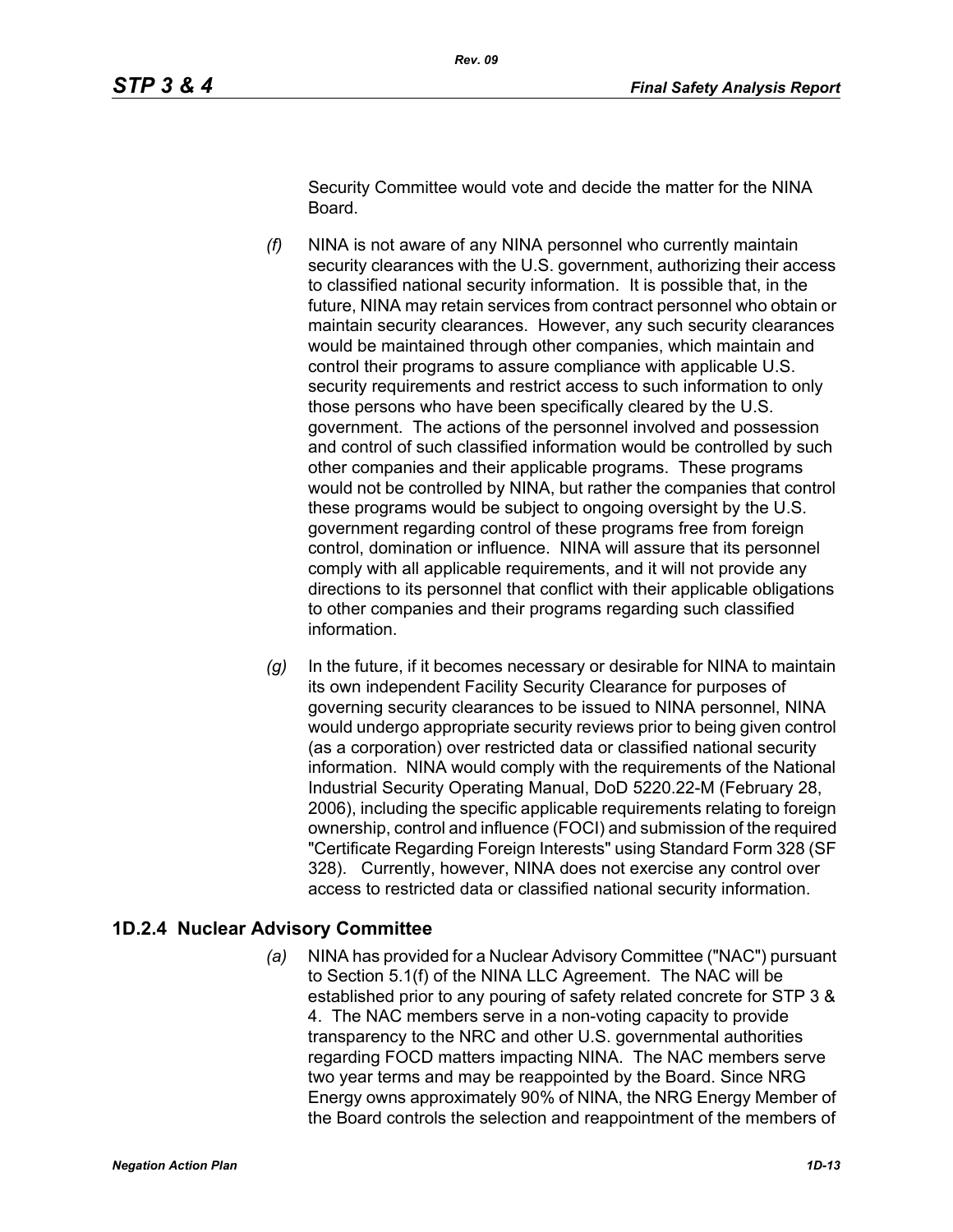the NAC. In addition to routine advice to NINA and/or STPNOC (*e.g.*, during operations), the NAC members prepare an annual report to the Board advising on whether NINA is subject to FOCD and whether the Security Committee has been able to exercise its decision-making authority. The NAC also advises whether additional measures should be taken to ensure that NINA and its subsidiaries are in compliance with U.S. laws and regulations regarding FOCD. The CNO shall assure that copies of these reports are submitted to the U.S. Nuclear Regulatory Commission.

- *(b)* NINA will adopt a Charter for the NAC, and the Charter itself will be reviewed from time to time to include revisions and improvements upon the advice of the NAC. The principal purposes of the NAC are to:
	- Provide transparency to the U.S. Nuclear Regulatory Commission and other U.S. government authorities regarding the implementation of the provisions of Section 5.1(e) of the NINA LLC Agreement providing for authority of the Security Committee over certain matters in order to protect against and negate the potential for any foreign ownership, control or domination of NINA within the within the meaning of 10 CFR 50.38 and Section 103.d of the Act. This includes not only NINA's activities as the licensee responsible for construction, but also the activities of NINA 3 and NINA 4 as owner licensees, including the role of NINA 3 and NINA 4 with respect to the activities of STPNOC as the operating licensee.
	- **Advise and make recommendations to the Board whether** measures additional to those already in place should be taken to ensure that: (i) NINA is in compliance with U.S. laws and regulations regarding foreign ownership, control, domination or influence including those related to non-proliferation and fuel cycle matters, and (ii) action by a foreign government or foreign corporation could not adversely affect or interfere with the reliable and safe operations of the nuclear assets of NINA, its subsidiaries, and affiliates ("(i)" and "(ii)" collectively, the "FOCD Matters"), and to provide reports and supporting documentation to the Board relating to such FOCD Matters on at least an annual basis, no later than November 30 of each year. A copy of this report is also provided to the CEO of STPNOC.
- *(c)* The NAC provides ongoing independent assessment of FOCD matters and provides advice to the CEO and the Board regarding FOCD matters. The NAC is available for consultations with the NINA CEO, the STPNOC CEO, or the NINA Security Committee members at any time. However, the NAC also conducts regularly scheduled meetings not less frequently than quarterly. On an ongoing basis, the NAC will report any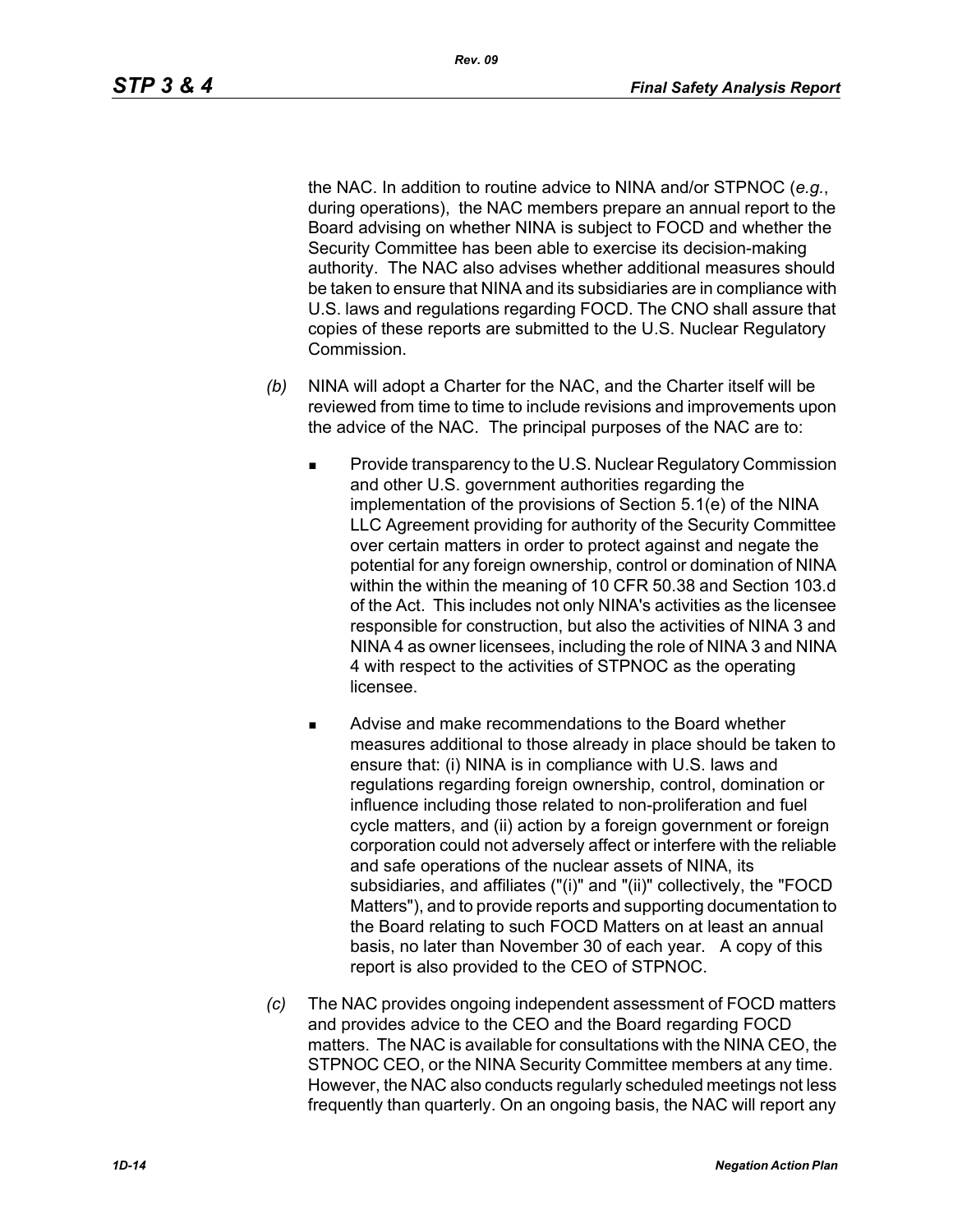concerns regarding FOCD matters to the CEO and Security Committee in a timely manner.

*(d)* The NAC members are selected based upon their having substantial expertise in security and nuclear safety matters and ability to serve as a valuable resource to NINA and its senior management in assuring compliance with FOCD requirements.

#### **1D.2.5 NINA's Role as Licensee Responsible for Design and Construction**

- *(a)* NINA will be the licensee responsible for the design and construction of STP 3 & 4, which will be owned by CPS, NINA 3, and NINA 4. NINA 3 and NINA 4 are entities that are and will be owned and controlled by NINA through its intermediary holding company subsidiaries.
- *(b)* NINA will perform its role pursuant to a licensing, design and construction services agreement with NINA 3 and NINA 4. The licensing, design and construction services agreement will clearly delineate NINA's authority with respect to design and construction, the authority of NINA 3 and NINA 4 with respect to financial decisions, and the obligation of NINA 3 and NINA 4 to pay for the costs of construction. Significantly, these terms will make clear that NINA, as the licensee responsible for design and construction, will have sole authority to make all decisions and to take all actions necessary or useful, with respect to, *inter alia,* the following:

Any matter relating to nuclear safety, security or reliability, including, but not limited to, the following matters:

- (i) Implementation or compliance with any NRC generic letter, bulletin, order, confirmatory order or similar requirement issued by the NRC;
- (ii) Prevention or mitigation of a nuclear event or incident or the unauthorized release of radioactive material;
- (iii) Placement or restoration of the plant in a safe condition following any nuclear event or incident;
- (iv) Compliance with the Atomic Energy Act of 1954 (as in effect from time to time), the Energy Reorganization Act of 1974 (as in effect from time to time), or any NRC rule;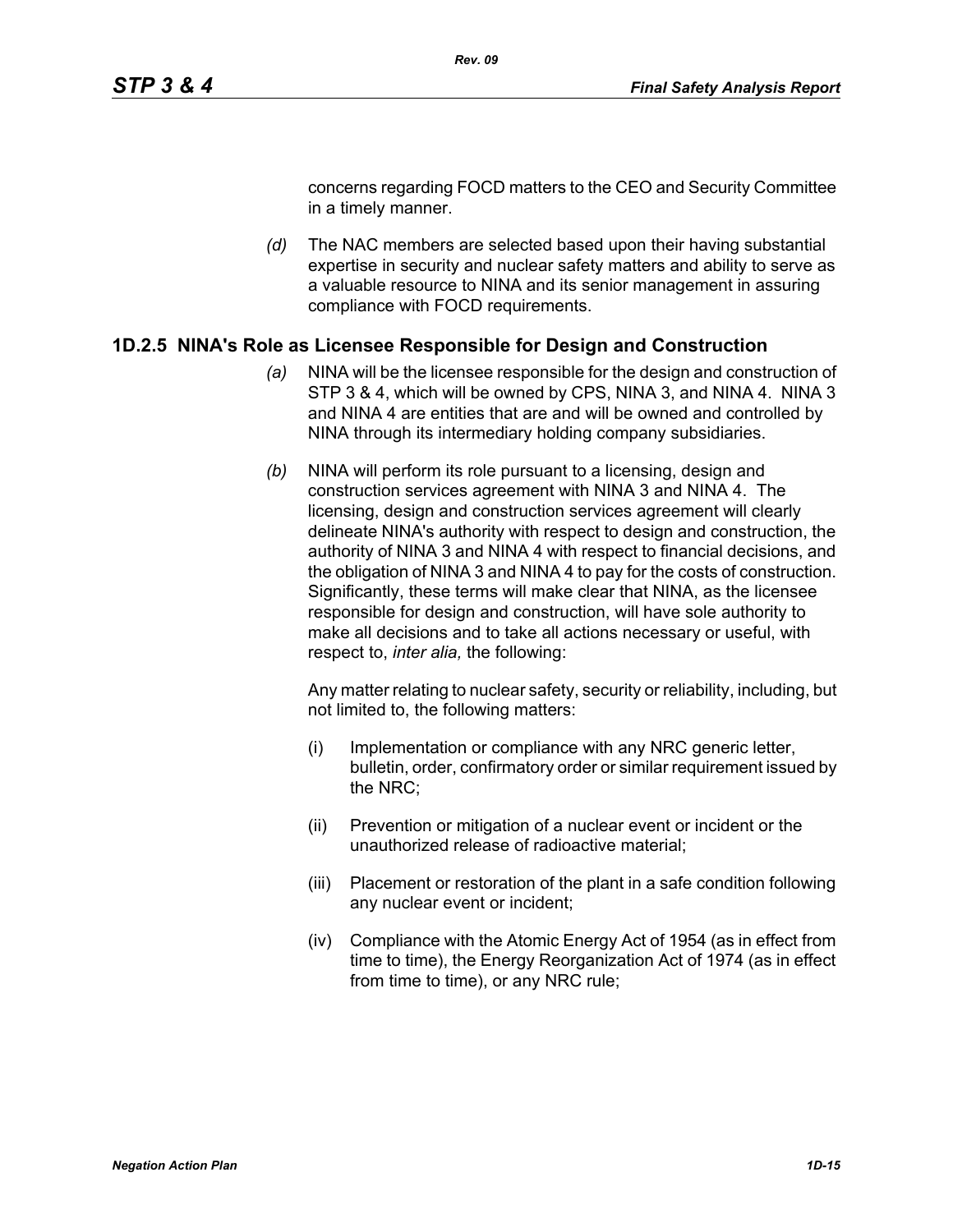- (v) The obtaining of, or compliance with, a specific license issued by the NRC and its technical specifications;
- (vi) Conformance with a specific Final Safety Analysis Report, or other licensing basis document; and
- (vii) Implementation of security plans and procedures, control of security information, control of special nuclear material, administration of access to controlled security information, and compliance with government clearance requirements regarding access to Restricted Data.
- *(c)* The above list of matters over which NINA will have sole authority has been formulated in the context of operating reactors, and therefore, some of the above matters may not have full applicability to the construction of STP 3&4. However, the full range of matters is included so as to assure clarity as to NINA's authority as the licensee organization singularly responsible for direction of the design and construction of the proposed plant until such authority is transitioned to STPNOC.
- *(d)* In order to provide greater visibility to management regarding FOCD issues, and the capability of trending FOCD issues, the Corrective Action Program will include a code for identifying any issue that involves potential FOCD concerns.
- *(e)* NINA will assure that the United States Department of Energy, or other agency of the U.S. Government, will either guarantee the loans or loan the funding for at least 50% of the construction funding to be provided through loans. In addition, NINA will assure that U.S. sources will provide at least 50% of the total funding expended to complete construction, whether from loans or from equity contributions.

# **1D.3 Governance of STP Nuclear Operating Company**

# **1D.3.1 STPNOC Board of Directors**

- *(a)* STPNOC is a not for profit Texas corporation that is controlled by a board of four directors, three members of which are appointed by Austin, CPS Energy, and NRG South Texas LP, an indirect wholly owned subsidiary of NRG Energy. These three directors choose the fourth director, who then also serves as the CEO of STPNOC. Austin and CPS Energy are governmental organizations in the State of Texas that are controlled by city councils elected by the citizens of these U.S. cities. NRG Energy is a publicly traded, widely held U.S. corporation, and it is not under FOCD.
- *(b)* Pursuant to Article VI of STPNOC's Restated Articles of Incorporation, Austin, CPS Energy and NRG South Texas LP appoint the three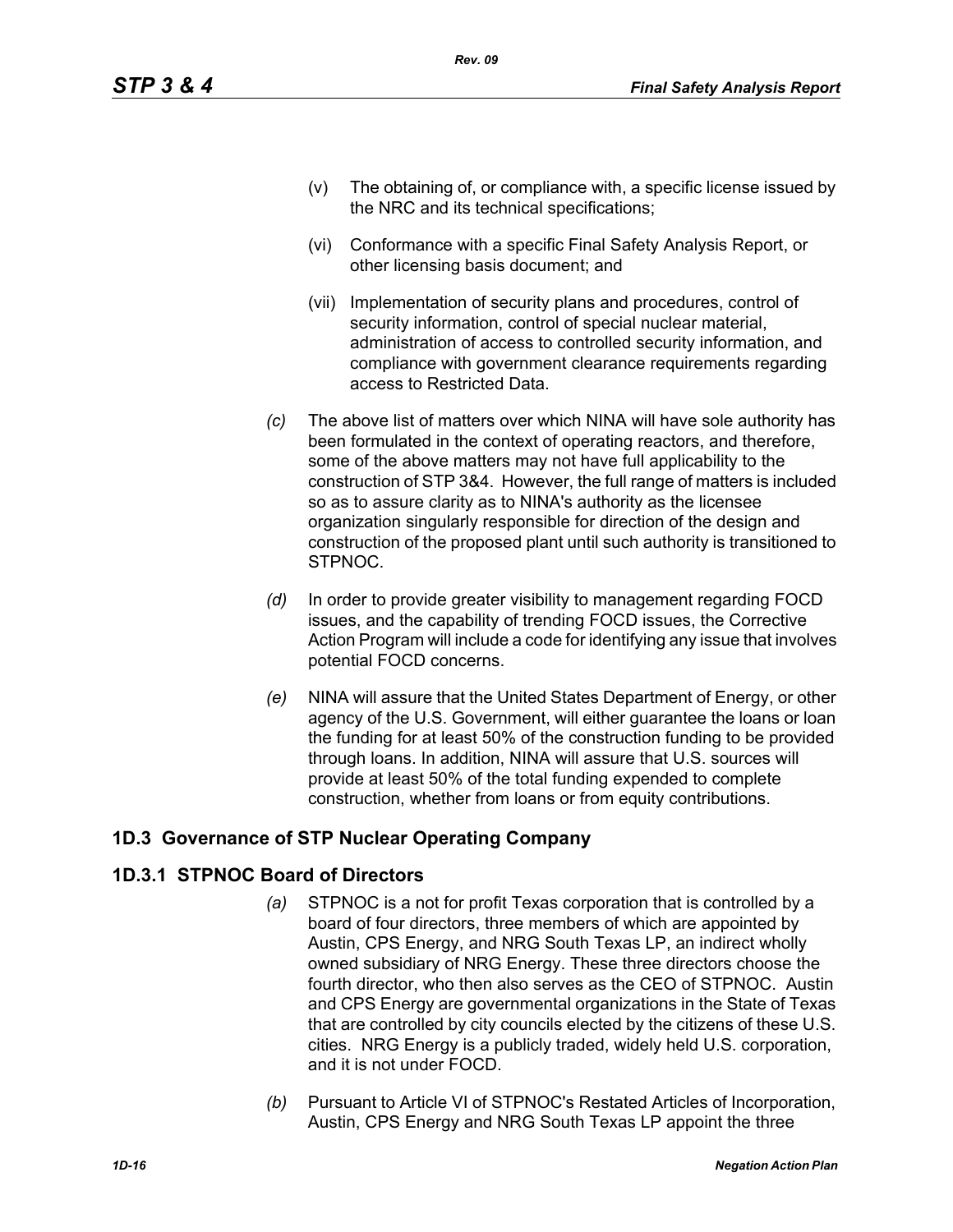"Participant Directors" of STPNOC. Notably, NRG South Texas LP is the successor to "Texas Genco LP," which is the entity named in the Restated Articles of Incorporation dated April 27, 2005. The three Participant Directors elect a fourth CEO/Director by a unanimous vote of all three. As such, all of the STPNOC directors currently are U.S. citizens appointed by organizations that are under U.S. control. The STPNOC directors control STPNOC pursuant to Article V of the Restated Articles of Incorporation, which provides that STPNOC "is to have no members," i.e., it has no owners, but rather "its affairs are managed by a Board of Directors."

- *(c)* STPNOC is subject to U.S. control, and it will exercise authority over nuclear safety and security matters free from any potential for foreign domination or control over its decision making in any area of concern to the NRC under 10 CFR 50.38 and Section 103.d of the Act. In particular, STPNOC is and will remain free from any foreign control or domination with regard to security matters, and STPNOC is subject to ongoing U.S. government oversight regarding foreign ownership, control or influence.
- *(d)* STPNOC maintains a Facility Security Clearance, and it has individual employees who maintain U.S. government security clearances. In connection with ongoing oversight of these security clearances, STPNOC periodically updates a "Certificate Regarding Foreign Interests" using Standard Form 328 (SF 328), which provides for disclosures regarding potential foreign ownership, control or influence.
- *(e)* The SF 328 includes various questions regarding a range of potential areas of foreign influence, including debt, foreign source income, foreign directors and executive personnel, contracts and agreements with foreigners, *etc*. Material changes to answers to any questions in the SF 328 are reported to NRC in accordance with 10 CFR 95.17(a)(1). Submittals to U.S. government security officials include the Department of Energy's forms identifying owners, officers, directors and executive personnel (OODEPs), and their citizenship. These OODEPs are submitted and periodically updated for STPNOC, as well as Austin, CPS Energy and the NRG Energy entities in the chain of control of NRG South Texas LP. Austin, CPS Energy and NRG South Texas LP do not "own" STPNOC, but they are treated like owners in connection with the government's security reviews, because they have the right to appoint the STPNOC Participant Directors.
- *(f)* Notably, neither NINA 3 nor NINA 4 has any rights regarding the appointment of the directors of STPNOC. If NINA 3 and/or NINA 4 acquired rights regarding appointment of directors in connection with their ownership interest in STP 3&4, any such rights would be subject to NRC notice and review requirements, *e.g.*, RIS 2000-01. Moreover, to the extent that NINA, NINA 3 and/or NINA 4 might be in a position to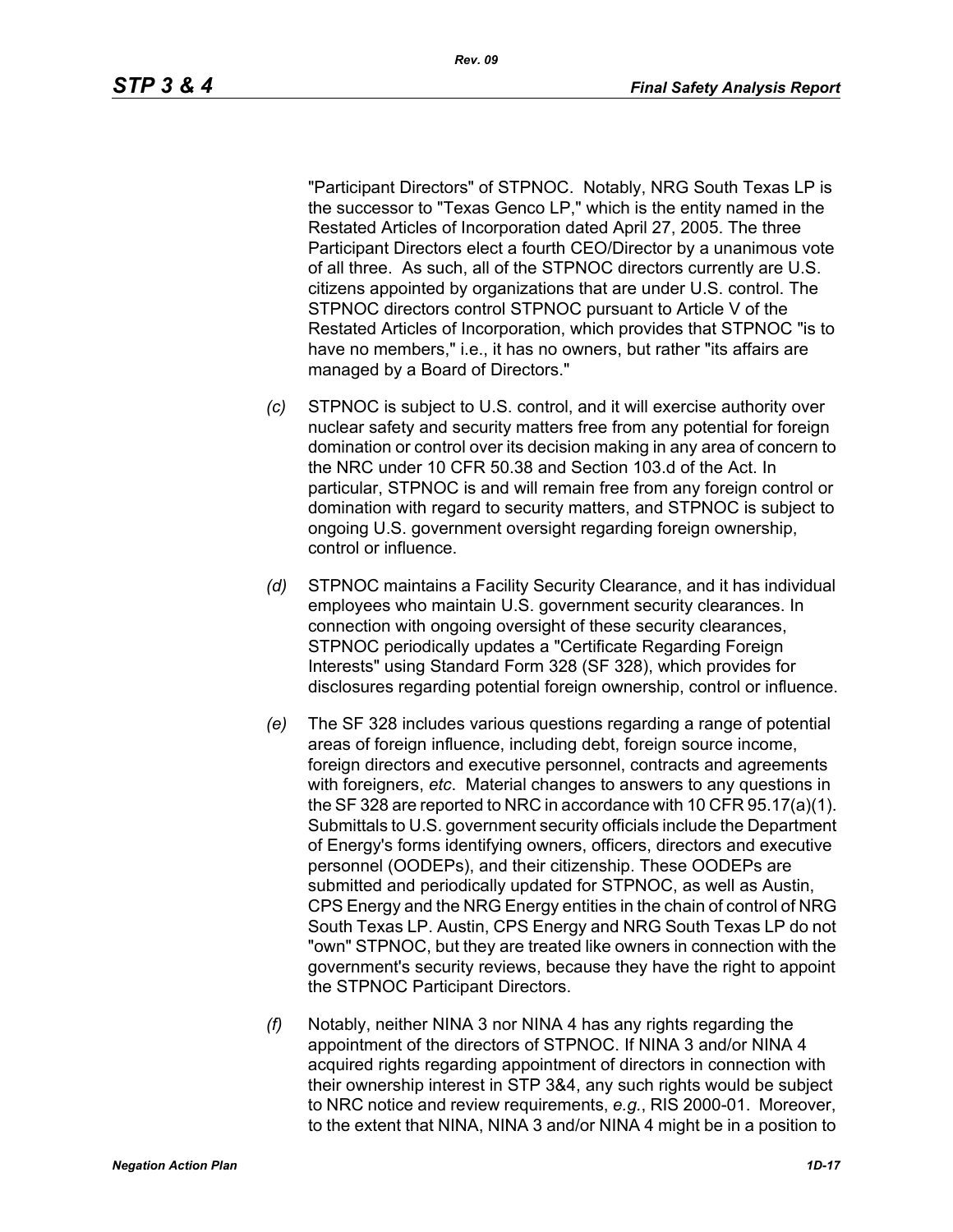control or influence the STPNOC Board, their role with respect to nuclear safety, security or reliability matters is circumscribed by the negation measures described in Section 2.0 of this Plan, including the authority of the Security Committee and the oversight of the Nuclear Advisory Committee to assure that potential FOCD is negated.

### **1D.3.2 South Texas Project Owners Committee and Operating Agreement**

- *(a)* The owner licensees for STP 3&4 (CPS Energy, NINA 3, and NINA 4) are members of the South Texas Project Owners Committee, and they have certain rights and decision making authority regarding financial and other matters pursuant to the terms of the Amended and Restated Participation Agreement effective November 17, 1997 (the "Participation Agreement"). As owners of South Texas Project, Units 1 and 2 (STP 1&2), Austin, CPS Energy and NRG South Texas LP are also members of the Owners Committee. Austin, CPS Energy and NRG South Texas LP have certain rights and decision making authority as part of the Owners Committee regarding both STP 1&2 matters and matters common to STP 1&2 and STP 3&4.
- *(b)* The matters to be addressed by the Owners Committee are specified in Section 9.3 of the Participation Agreement, which provides for certain administrative oversight of the South Texas Project by the Owners Committee. To the extent that NINA, NINA 3 and/or NINA 4 may be in a position to indirectly control or influence STPNOC through the participation of NINA 3 and/or NINA 4 in the Owners' Committee, their role with respect to nuclear safety, security or reliability matters is circumscribed by the negation measures described in Section 2.0 of this Plan, including the authority of the Security Committee and the oversight of the NAC to assure that potential FOCD is negated. Thus, if the Owners Committee were to make decisions influencing or implicating nuclear safety, security or reliability issues, then the rights of NINA 3 and/or NINA 4 as part of the Owners Committee would be exercised under U.S. control as provided for in Section 2.0 of this Plan. Moreover, under the terms of the Operating Agreement described further below, STPNOC itself has specific authority that would negate such influence.
- *(c)* Significantly, STPNOC is to be the licensee responsible for operation pursuant to the STP 3&4 licenses. STPNOC has entered into the South Texas Project Operating Agreement dated effective November 17, 1997 (the "Operating Agreement"), and this Operating Agreement governs the terms of its operation of all nuclear generating units at the South Texas Project. Pursuant to the terms of Section 2.1 of the Operating Agreement, STPNOC is granted all requisite authority to exercise its responsibilities as the operating licensee, including having "sole authority" in order "to make all decisions to protect public health and safety as required by the Operating Licenses and applicable laws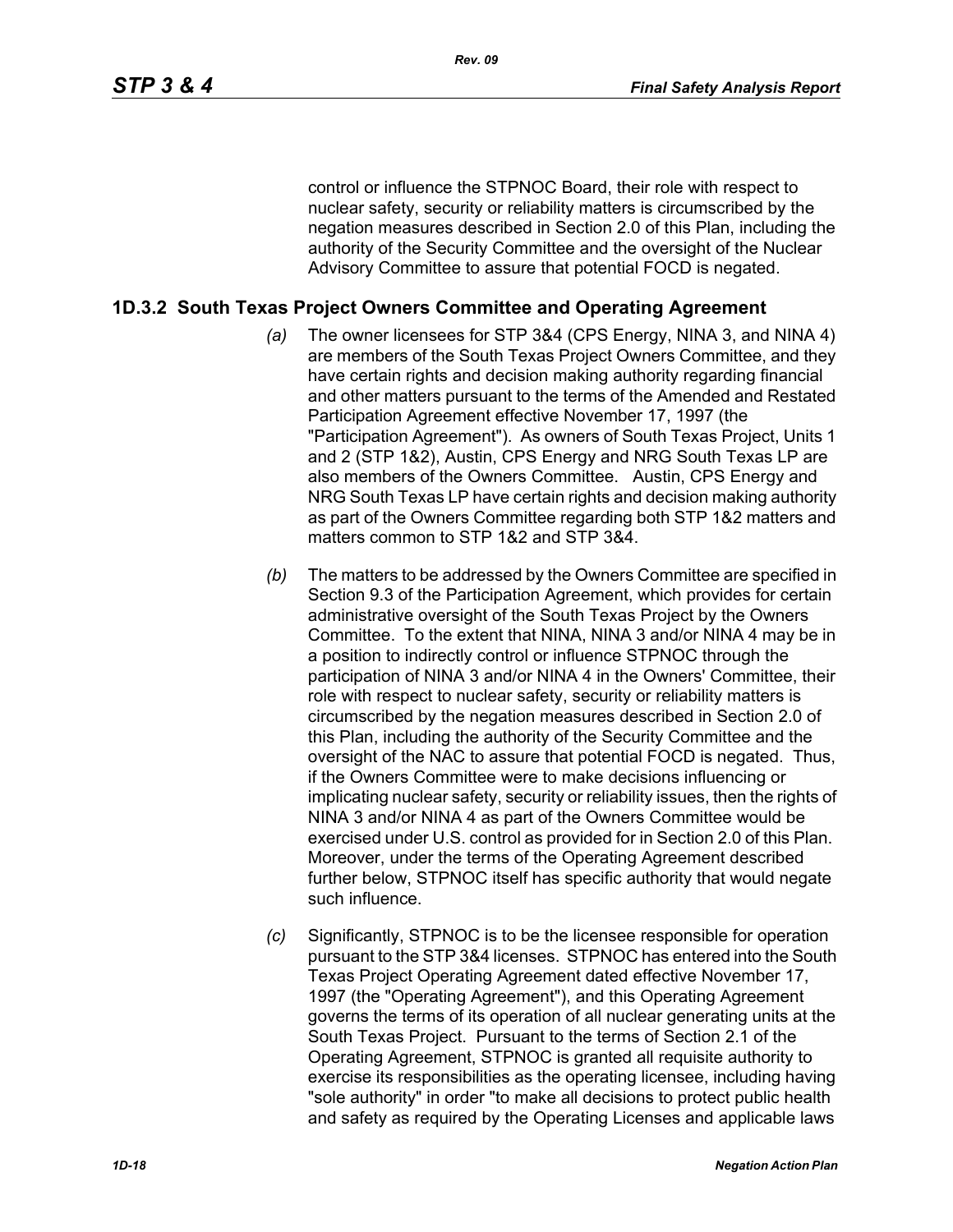and regulations and as are necessary to comply with applicable laws and regulations." These provisions assure STPNOC control, and therefore "U.S. control," over nuclear safety, security and reliability matters within the meaning of 10 CFR 50.38 and Section 103.d of the Act.

*(d)* As such, throughout the operation of STP 3&4, STPNOC will have sole responsibility with respect to matters involving nuclear safety, security or reliability, including compliance with all NRC nuclear safety and security requirements (STPNOC's "Sole Authority"). This includes denying unauthorized persons access to security information and assuring compliance with U.S. government requirements governing access to restricted data.

## **1D.4 Summary**

- *(a)* This Plan includes a robust set of mechanisms that provide defense in depth to assure that NINA and its licensee subsidiaries, as well as STPNOC, are governed through U.S. control over nuclear safety, security and reliability matters, so that no such entity either is or is expected in the future to be under FOCD within the meaning of 10 CFR 50.38 and Section 103.d of the Act. Under the terms of the NINA LLC Agreement, the ultimate decision making authority of NINA regarding nuclear safety, security and reliability matters has been delegated to the Security Committee, which itself is controlled by independent U.S. citizen directors.
- *(b)* STP 3&4 will be operated by STPNOC, a company that is under U.S. control. In addition, STP 3&4 will be owned 7.625% by CPS Energy, and 92.375% by NINA. NRG Energy owns approximately 90% of NINA, which under the NINA governance gives the NRG Energy Member on the NINA Board of Directors both a majority and supermajority of the votes for matters decided by the NINA Board, including the selection of independent Directors and the NINA CEO and CNO. The NINA CEO and CNO are required to be U.S. citizens who assure that U.S. control is exercised over the management of NINA.
- *(c)* Recognizing that day to day decision making is delegated to executive personnel, the Plan contemplates that a U.S. citizen CEO of NINA will assure U.S. control over matters that require U.S. control. The Plan includes a requirement that the CEO acknowledge a special duty to the U.S. government. In addition, the appointment of any successor CEO must be approved by the Security Committee, which provides additional assurance that the CEO will function as part of the team of U.S. citizens exercising a special duty to the U.S. government to assure compliance with respect to FOCD matters. Significantly, the CEO has access to the expert advice and resources of the NAC and has been given specific authority to refer a matter to the Security Committee, requiring that the Security Committee consider the matter in a Special Meeting. In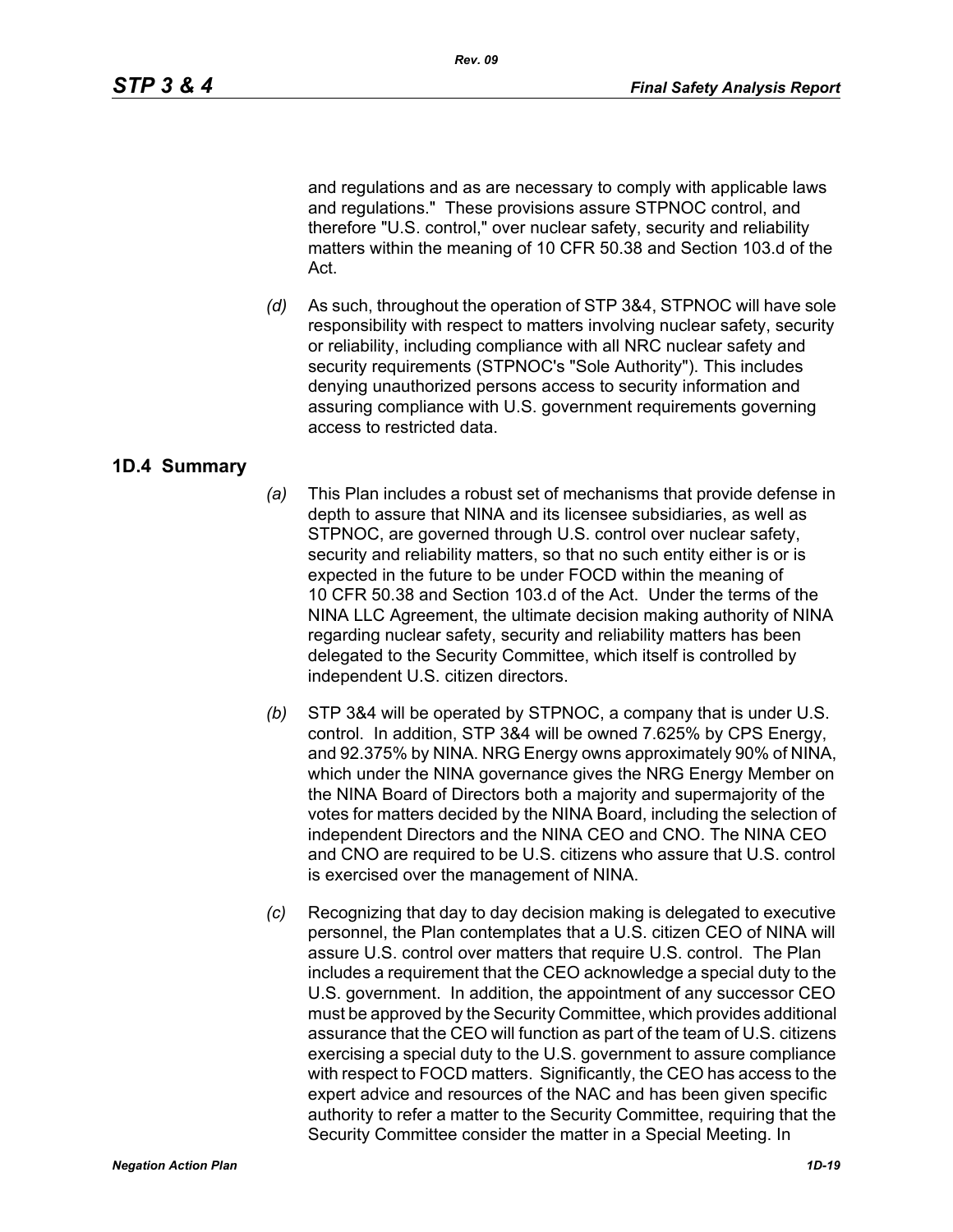addition, if any person is not satisfied with the resolution of an FOCD concern that is not referred to the Security Committee, that person may raise the issue directly to one or more members of the Security Committee. If any member of the Security Committee agrees that the issue should be brought before the Security Committee, a Special Meeting is required. This assures that even though matters may be delegated to executive personnel, influence over delegated matters cannot be used to circumvent the requirement for U.S. control and the ultimate authority of the Security Committee.

- *(d)* In addition, STPNOC will be the licensee responsible for the operation of STP 3&4. STPNOC is a U.S. company that is under U.S. control. Operation of STP 3&4 is subject to the Sole Authority of STPNOC, as necessary to assure that such operation is not subject to FOCD within the meaning of 10 CFR 50.38 and Section 103.d of the Act. To the extent that NINA, NINA 3 and/or NINA 4 might be able to exercise control or influence over STPNOC, the potential for foreign control, domination or influence over STPNOC regarding nuclear safety, security or reliability matters is mitigated by the negation measures described in Section 2.0 of this Plan.
- *(e)* Notably, Section 3.2(2) of the Standard Review Plan on Foreign, Ownership, Control and Domination specifically provides that further consideration is to be given to "whether the applicant is seeking authority to operate the reactor." STPNOC is the entity to be licensed as the operator, and its role as a U.S. controlled entity that will be responsible for nuclear safety and security throughout the operating life of STP 3&4 should be given great weight in evaluating FOCD issues.
- *(f)* Finally, the NAC will perform an ongoing monitoring function to assess FOCD issues and surface any potential concerns regarding FOCD matters. In addition, the expert resources of the NAC provide a pathway for continuous enhancement and improvement of the mechanisms to assure that any potential inappropriate FOCD is negated. This ongoing role provides further assurance that the required U.S. control of NINA and of the NRC licenses is maintained consistent with the provisions of 10 CFR 50.38 and Section 103.d of the Act.